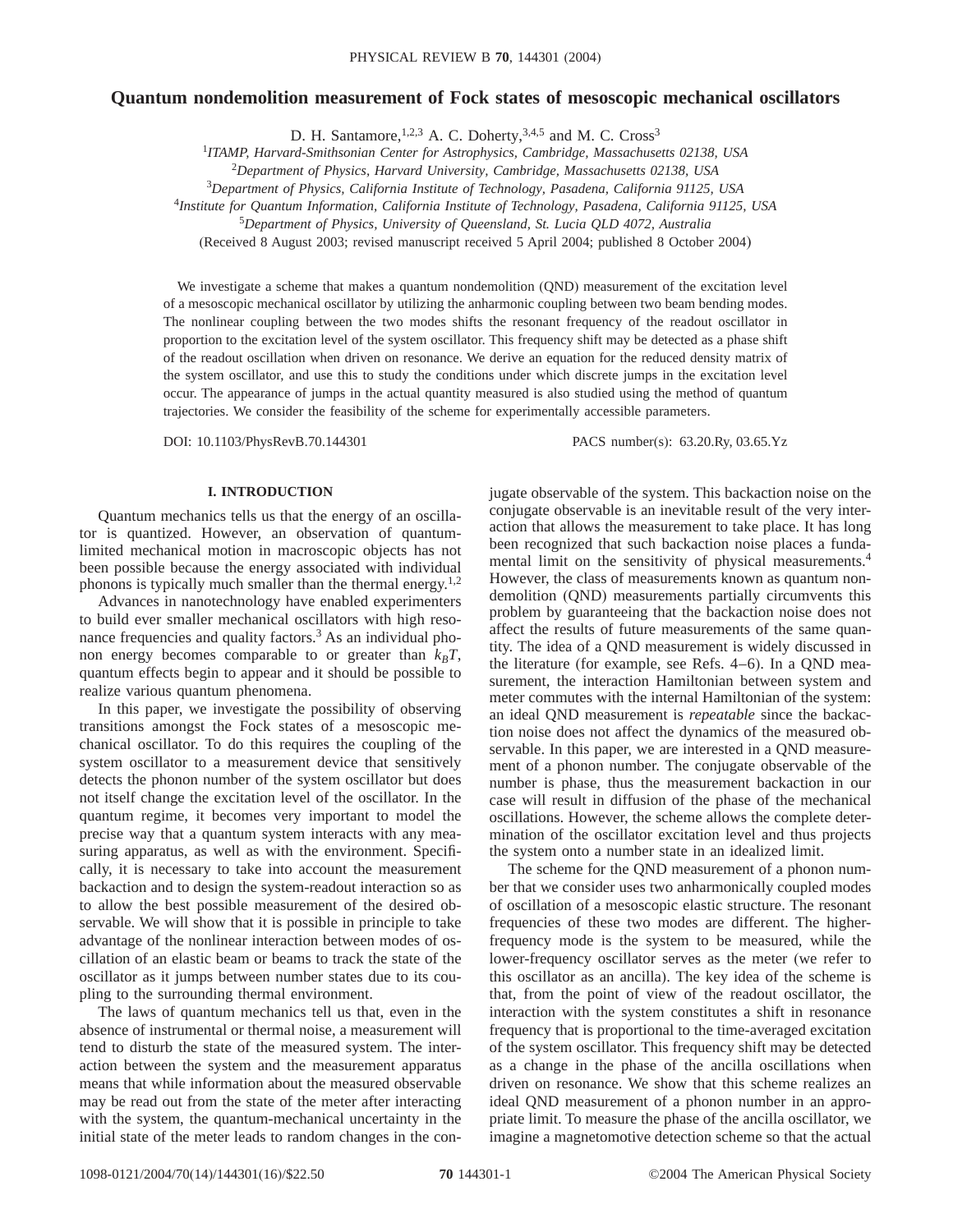physical quantity measured is an electric current that couples to the ancilla displacement. Thus our task is to understand how the strong measurement of the current, represented by the von Neumann projection scheme on the current operator, yields information on the system phonon number, and in turn affects the dynamics of the system via the indirect coupling through the ancilla oscillator, and in the presence of the inevitable coupling of the ancilla and system oscillators to the environment. This QND measurement scheme where a nonlinear potential provides a phase shift to one oscillator that reflects the excitation of the other is analogous to the experiment of Peil and Gabrielse, $7$  which demonstrated a QND measurement of the excitation of a single trapped electron. Theoretical discussions of such approximate QND measurements of the excitation of an oscillator date back at least to Unruh.<sup>8</sup>

In Sec. II, we introduce our model and construct the Hamiltonian describing the two oscillators, the magnetomotive coupling, and the coupling to the environment represented by baths of harmonic oscillators. For the ancilla oscillator displacement to directly indicate the system phonon number, the time scale of the ancilla dynamics must be much shorter than that of the system. This actually allows us to adiabatically eliminate the ancilla operators to obtain dynamical equations for the system alone. Thus, in Sec. III, we obtain a reduced master equation for the density matrix of the system oscillator, which allows us to focus on the physics of the system dynamics. This adiabatic elimination of ancilla degrees of freedom is often considered in quantum optics. However, the adiabatic elimination used in quantum optics is at temperature zero, and we need to reformulate the method for finite temperatures.

Once we know the system dynamics, we next focus on obtaining the experimental outcome. Quantum mechanics allows us to determine the state of the system *conditioned* on the measured current  $I(t)$ . The von Neumann projection postulate says that after a measurement, a quantum system in some possibly mixed initial state is projected onto the eigenstate corresponding to the measurement outcome. The continual measurement and projection of the current  $I(t)$  provides accumulating information on the system phonon number, and correspondingly a projection onto phonon number states. The theory of quantum trajectories $\bar{9}$ –12 has been developed to deal with such continuous measurements. In Sec. IV we discuss such quantum trajectory equations for our system. The method leads to a stochastic master equation for the system density matrix, where the stochastic component comes from the particular value of the measured current at each time, which itself is a stochastic variable since it is the outcome of a quantum measurement. These equations of motion for the system conditioned on a particular sequence of measurement results allow us to investigate the possibility of tracking the evolution of the system as it jumps between number states due to its interaction with the thermal bath. Some details of the formulation of the operators describing the measurement current that are needed to derive the stochastic master equation are given in the Appendix.

The main discussion of the physical implications of the model is in Sec. V, where we consider the parameters that are necessary to observe the oscillator jump between number



FIG. 1. Schematic of a QND measurement using two coupled mechanical oscillators.

states. A reader not interested in the details of the derivation could read Sec. V and the following sections after the description of the model in Sec. II. Finally, in Sec. VI we conclude with a discussion of the feasibility of the scheme based on current technology and future enhancements.

#### **II. CONSTRUCTING THE HAMILTONIAN**

#### **A. The model**

In this section, we introduce the model system and show how the coupling between the system and ancilla approximates a QND coupling in an appropriate limit. We then derive equations of motion that take into account the couplings to the environment and the interactions that drive and monitor the oscillations of the ancilla.

Consider a mesoscopic beam with rectangular cross section. There are two orthogonal flexing modes that are not coupled in the linear elasticity theory, but are coupled anharmonically. This coupling exists in nature between the two orthogonal flexing modes of a single mechanical beam. However, the coupling can also be controlled and engineered: a similar coupling of bending modes in two elastic beams has been proposed by Yurke.<sup>13</sup> In this scheme, two mesoscopic elastic beams with a rectangular cross section are connected by a series of mechanical coupling devices. These devices have the effect of allowing only one type of strain (the longitudinal stretch) to pass to the other beam. In this paper, we focus on the extent to which such mechanical devices are able to realize a QND measurement and the constraints this places on the specifications of the device, and the temperature at which the experiment is performed.

For convenience, we refer to the system of interest as oscillator 0 and the ancilla as oscillator 1, and the corresponding resonant frequencies of the two modes as  $\omega_0$  and  $\omega_1$ , respectively. The ancilla is driven at its resonant frequency, and a measurement apparatus is attached to the ancilla. The whole structure is kept at a low temperature *T* such that  $\hbar \omega_0 \sim k_B T$ , where  $\hbar = h/2\pi$  is Planck's constant and  $k_B$  is Boltzmann's constant. The oscillators are weakly coupled to the environment. Figure 1 shows a schematic of our model.

### **B. System Hamiltonian**

Converting the schematic model in the preceding section into a tractable mathematical model and obtaining the system dynamics requires some assumptions and simplifications.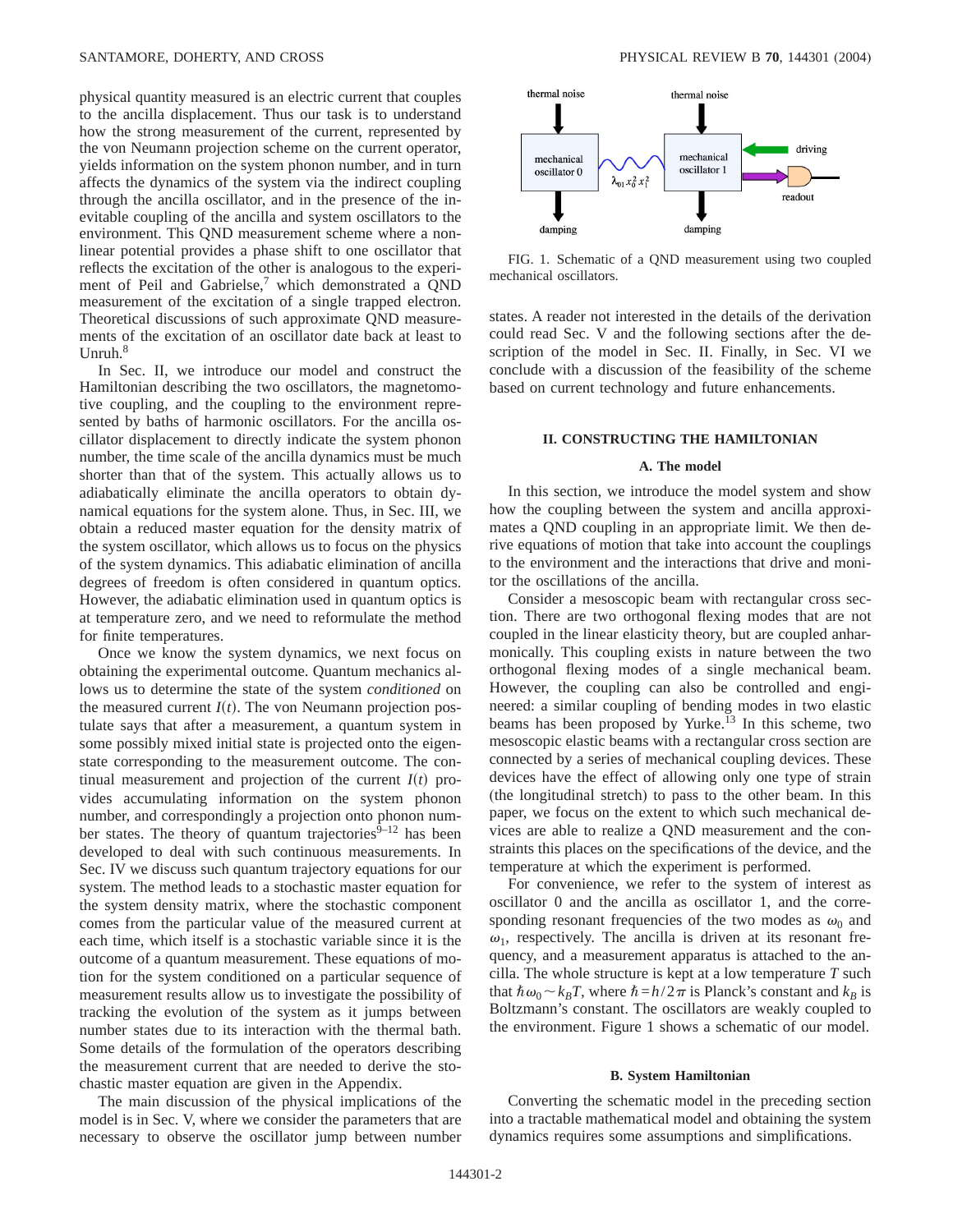First, we focus on the anharmonic coupling and the limit in which it satisfies the QND condition. In linear elasticity theory, the two flexing modes, which are perpendicular to each other, propagate independently without interacting. Beyond the linear approximation, these modes are coupled. Expansion of the elastic energy with respect to the strain tensor is taken up to second order in the harmonic approximation. By symmetry, the coupling between the modes first occurs at fourth order, proportional to  $x_0^2 x_1^2$ . So we expand the anharmonic terms up to quartic order to give

$$
H_{\text{anh}} = \hbar (\tilde{\lambda}_{00} x_0^4 + \tilde{\lambda}_{11} x_1^4) + \hbar \tilde{\lambda}_{01} x_0^2 x_1^2, \tag{1}
$$

where  $\tilde{\lambda}_{ij}$  give the strengths of the nonlinear terms. The first two terms in Eq. (1) are internal anharmonic terms. Under the rotating-wave approximation (see below), these terms cause a shift in the oscillator resonant frequencies and a nonlinear phase shift that depends on intensity (a Kerr nonlinearity) resulting in rotational shear of the state in the phase space of the two oscillators. For the system oscillator, the small shifts in the energy-level spacings are not important, and can be ignored. The ancilla oscillator is externally driven, and so the nonlinearity of this oscillator may become large, for example leading to multistability for large enough drive strengths. We will assume that the drive strength is kept smaller than this range, so that again the  $x_1^4$  nonlinearity does not play an essential role. However, the  $x_0^2 x_1^2$  coupling plays an essential role in coupling the system and ancilla. Therefore, in the interests of a straightforward presentation, we retain the nonlinear coupling given by  $\lambda_{01}$  and disregard the nonlinearities of the system and ancilla internal Hamiltonians. A detailed analysis including noninteracting nonlinearities and detuning in Ref. 14 has shown that in the regime of strong damping of the ancilla that we will mostly consider, the effect of these anharmonic terms will be negligible for small detuning.

In terms of creation and annihilation operators, the Hamiltonian is now  $H = H_0 + V_{anh}$ , with  $H_0$  the harmonic part,

$$
H_0 = \hbar \omega_0 a_0^{\dagger} a_0 + \hbar \omega_1 a_1^{\dagger} a_1, \qquad (2)
$$

and *V*anh the anharmonic coupling,

$$
V_{\text{anh}} = \frac{1}{4} \hbar \lambda_{01} (a_0^{\dagger} + a_0)^2 (a_1^{\dagger} + a_1)^2.
$$
 (3)

We have defined the standard raising and lowering operators for the oscillators,

$$
a_i = \sqrt{m_i \omega_i / 2\hbar} x_i + i \sqrt{1/2\hbar m_i \omega_i p_i},\tag{4}
$$

and  $a_i^{\dagger}$  is the Hermitian conjugate of  $a_i$ . So far we have ignored any coupling of the two oscillators to the environment so as to focus on the interaction of the two oscillators.

In order to perform a QND measurement of  $a_0^{\dagger}a_0$ , the Hamiltonian of the oscillators *H* should satisfy the QND condition

$$
[a_0^{\dagger} a_0, H_0 + V_{\text{anh}}] = 0.
$$
 (5)

To show that this condition is satisfied in an appropriate limit, it is useful to move into an interaction picture with respect to  $H_0$ . If the frequencies of the two oscillators satisfy  $\omega_0 - \omega_1 \ge \lambda_{01}$  and  $\omega_i \ge \lambda_{01}$ , then the time-dependent terms in  $V_{anh}(t)$  lead to rapid, small-amplitude oscillations of  $a_i$  that essentially average to zero over the time scales for which the nonlinearity  $\lambda_{01}$  is relevant. If we admit a time coarsegraining over times longer than the mechanical oscillation period, we may ignore the rapidly oscillating terms, an approximation known as the rotating-wave approximation (RWA). Another intuitive explanation for the rotating-wave approximation is that the condition  $\omega_0 - \omega_1 \ge \lambda_{01}$  means that the differences in energy are so large that the energy nonconserving transitions are strongly suppressed.

Disregarding the energy nonconserving terms in the Hamiltonian and then absorbing constant corrections to the system and ancilla oscillation frequency into the definition of  $\omega_0$  and  $\omega_1$ , we obtain

$$
V_{\text{anh}}^{\text{RWA}}(t) = \hbar \lambda_{01} a_0^{\dagger} a_0 a_1^{\dagger} a_1. \tag{6}
$$

The constant term has been disregarded since it merely provides an overall phase. Note that having made the rotatingwave approximation, the anharmonic coupling term commutes with the observable  $a_0^{\dagger} a_0$ , and so a QND measurement can be achieved under the condition  $\omega_0 - \omega_1 \ge \lambda_{01}$ <sup>36</sup> Returning to the Schrödinger picture, the Hamiltonian *H* now can be written as

$$
H^{\text{RWA}} = \hbar \omega_0 a_0^{\dagger} a_0 + \hbar \omega_1 a_1^{\dagger} a_1 + \hbar \lambda_{01} a_0^{\dagger} a_0 a_1^{\dagger} a_1. \tag{7}
$$

In the above rotating-wave Hamiltonian, an excitation of the system oscillator leads to a frequency shift of the ancilla oscillator. To detect the system excitation level, the ancilla is driven on resonance and the phase shift of the oscillations is measured. The driving of the ancilla may be written in terms of the term in the Hamiltonian in the Schrödinger picture,

$$
H_{\text{drive}} = 2\hbar E(a_1 + a_1^{\dagger}) \cos \omega_1 t, \tag{8}
$$

where the parameter  $E$  is used to characterize the strength of the drive. In the interaction picture using the RWA for  $\omega_1$ *>E*, we get

$$
H_{\text{drive}}^{\text{RWA}} = \hbar E(a_1 + a_1^{\dagger}).\tag{9}
$$

Now we add the coupling of thermal baths to the system and ancilla. We employ a standard technique and model the thermal baths (the surrounding environment) as an infinite number of harmonic oscillators. The thermal baths are linearly coupled to the system or ancilla by coordinatecoordinate coupling, i.e.,  $\Sigma_j A_{ij} x_i x_j$ , where  $x_i$  is the system or ancilla coordinate and  $x_i$  is the coordinate of an oscillator in the bath, with the index *j* corresponding to different bath oscillators. We will again use the rotating-wave approximation for the coupling since the couplings are weak.

The nature of the coupling with the measurement instrument depends on the measurement scheme. Here we adopt a magnetomotive detection scheme suggested by Yurke *et al.*15–17 A metallized conducting surface on the ancilla oscillator develops an electromotive force across it due to a perpendicular magnetic field and the oscillation of the beam. The voltage developed depends on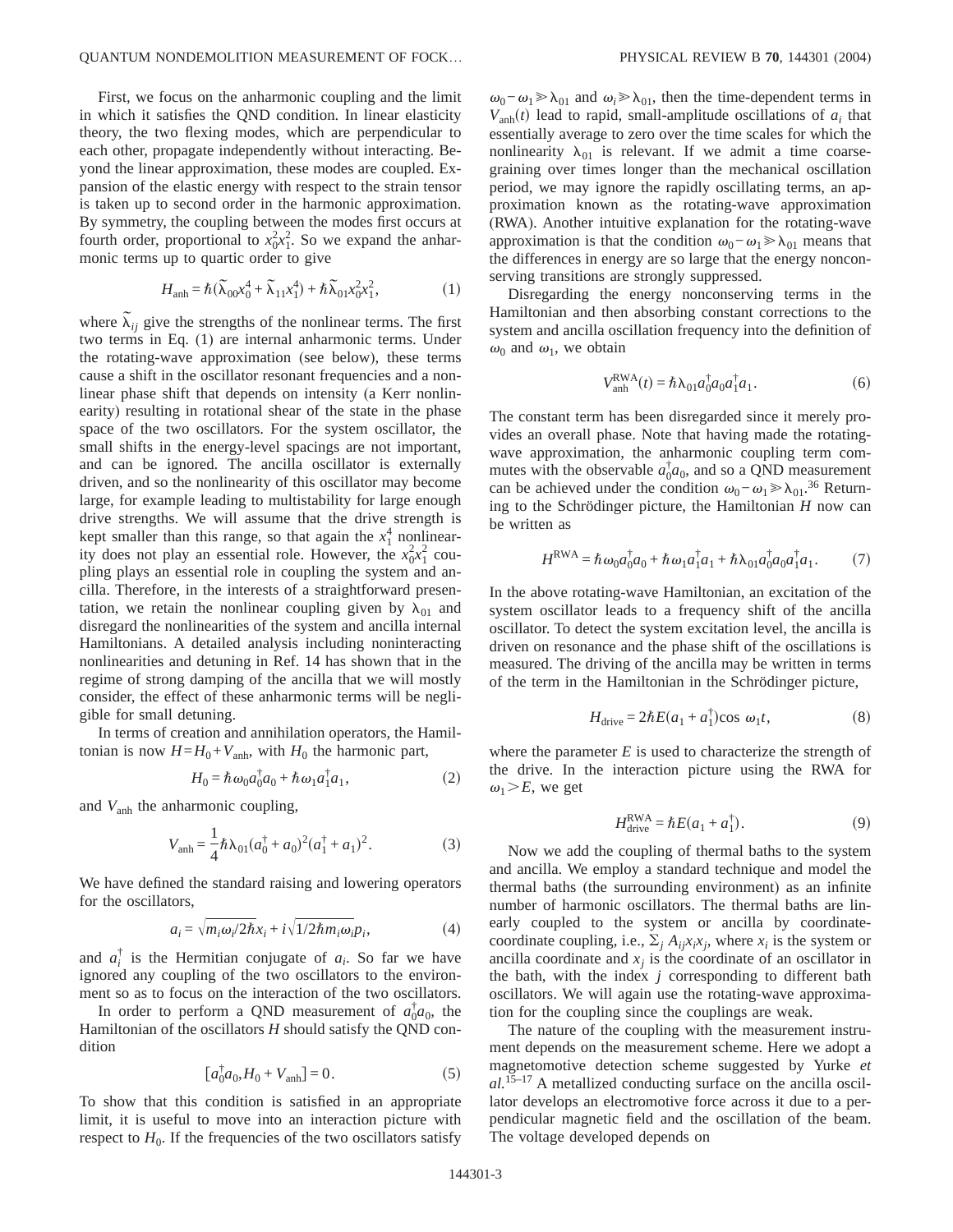$$
V = lB \frac{dx_1}{dt},\tag{10}
$$

where  $V$  is the voltage,  $B$  is the magnetic field, the conductor is of length  $l$ , and  $x_1$  is the displacement of the beam from its equilibrium position. Depending on the resistance *R* of the conducting strip and the remainder of the circuit, this will result in a current that is then measured.

In order to quantize this measuring device, we follow the standard practice in quantum electronics and model this resistance by a semi-infinite transmission line.<sup>18</sup> This model has been used in the context of mechanical measurements (see Refs. 19 and 20) and is in fact mathematically the same as the "Rubin model." $2^{1,22}$  This is certainly a simplified model of an actual detection circuit which essentially assumes that the noise in the circuit is broadband and Gaussian. The transmission line will be considered to be at a temperature corresponding to the effective noise temperature of the detection circuit and this noise will affect both the sensitivity and the heating of the ancilla and system oscillators. More realistic quantum-mechanical models of amplifier circuits can be found in Ref. 23, for example. Our final model for the QND setup will be fairly robust to the precise detection circuit. The resulting current operator is

$$
I \propto \sum_{n} b_{d,n} + b_{d,n}^{\dagger}, \qquad (11)
$$

where  $b_{d,n}$  are the lowering operators for the modes of the transmission line, and the proportionality constant, which is not important for our results, depends on the circuit parameters. For a linearly coupled system-bath measurement within the rotating-wave approximation, the Hamiltonian describing the coupling between each measurement current mode and the ancilla is proportional to  $b_{d,n}^{\dagger} a_1 + b_{d,n} a_1^{\dagger}$ . The coupling to the thermal bath modes has the same mathematical structure. In the rotating-wave approximation, the difference between a coordinate-coordinate coupling and a momentum-coordinate coupling can be absorbed into the definition of the phase of the various raising and lowering operators. As is usually done, for later convenience we will include a phase factor of  $\pi/2$  so that the coupling to the baths and measurement current takes the latter form.

The final Hamiltonian for our model is then

$$
H = \hbar \omega_0 a_0^{\dagger} a_0 + \hbar E(a_1 + a_1^{\dagger}) + \hbar \sum_{s} \sum_{n}^{\infty} \omega_{s,n} b_{s,n}^{\dagger} b_{s,n}
$$
  
+  $\hbar \lambda_{01} a_0^{\dagger} a_0 a_1^{\dagger} a_1 + i \hbar (\Theta^{\dagger} a_0 - \Theta a_0^{\dagger}) + i \hbar (\Gamma^{\dagger} a_1 - \Gamma a_1^{\dagger})$   
+  $i \hbar [\overline{D}^{\dagger} a_1 - D(t) a_1^{\dagger}],$  (12)

where  $\Gamma$ , *D*,  $\Theta$  have the form  $\sum_{n=0}^{\infty} g_s(\omega_n) b_{s,n}$ , and the index s denotes the three different baths: the thermal bath coupled to the system (0), the thermal bath coupled to the ancilla (1), and the measurement bath coupled to the ancilla (d). The strength of the coupling to the bath modes is given by the coefficients  $g_s(\omega_n)$ . Later, we will derive the relationship between these coefficients and the corresponding oscillator damping rates or quality factors.

# **III. DYNAMICS OF THE SYSTEM**

We use the dynamics described by Eq. (12) to understand the measurement process. In this section, we first find a master equation that describes the evolution of the system and ancilla alone without explicitly describing the state of the environment. Secondly, we further simplify this equation by making use of the difference in time scales between the system and ancilla to obtain a master equation for the system oscillator alone by means of adiabatic elimination. This allows us to study the effect of the QND measurement coupling on the system.

#### **A. Master equation**

We develop a master equation for the density operator of the system alone by integrating out the bath degrees of freedom. Because we are interested in high-*Q* oscillators weakly coupled to the baths, we employ a rotating-wave approximation and the Markov approximation that the memory time scale of the bath is short. In this regime, the rotating-wave master equation accurately describes the dynamics on time scales longer than an oscillation period, and the resulting master equation preserves the positivity of the density matrix. The derivation of such master equations is widely discussed in the literature; see, for example, Carmichael,<sup>11</sup> Walls and Milburn,<sup>6</sup> and Caldeira and Leggett.<sup>24</sup> Note that Caldeira and Leggett do not make the rotating-wave approximation (which we adopt from the quantum optics literature) but instead make a high-temperature approximation; the two equations agree in the overlap of their domain of validity (high temperature and weak coupling to the bath). However, the Caldeira-Leggett master equation can only be guaranteed to preserve the positivity of the density operator in the limit of high temperature.

Assuming that the environment and measurement baths are in thermal equilibrium, the master equation for the reduced density operator  $\rho$  describing the state of the system and ancilla in the interaction picture takes what is known as Lindblad form,

$$
\frac{d\rho}{dt} = -\frac{i}{\hbar} [\hbar E(a_1^{\dagger} + a_1) + \hbar \lambda_{01} a_0^{\dagger} a_0 a_1^{\dagger} a_1, \rho] + \nu (N_0 + 1) \mathcal{D}[a_0] \rho
$$

$$
+ \nu N_0 \mathcal{D}[a_0^{\dagger}] \rho + \kappa (N_1 + 1) \mathcal{D}[a_1] \rho + \kappa N_1 \mathcal{D}[a_1^{\dagger}] \rho, \qquad (13)
$$

where

$$
\mathcal{D}[x]\rho = 2x\rho x^{\dagger} - x^{\dagger}x\rho - \rho x^{\dagger}x,
$$

and  $N_i$  are the Bose-Einstein factors at frequency  $\omega_0$  for  $N_0$ and  $\omega_1$  for  $N_1$ . The first term in Eq. (13) involving the commutator describes the coherent driving of the ancilla oscillator and the nonlinear coupling between the two oscillators in the rotating-wave approximation. The remaining terms describe the dissipative interactions with the various baths. The coefficient  $\nu$  is

$$
\nu \equiv \pi \varrho_{b0}(\omega_0) |g_{b0}(\omega_0)|^2,
$$

where  $\varrho_{b0}(\omega_0)$  is the density of states of the bath coupled to the system at frequency  $\omega_0$ . It can be experimentally ob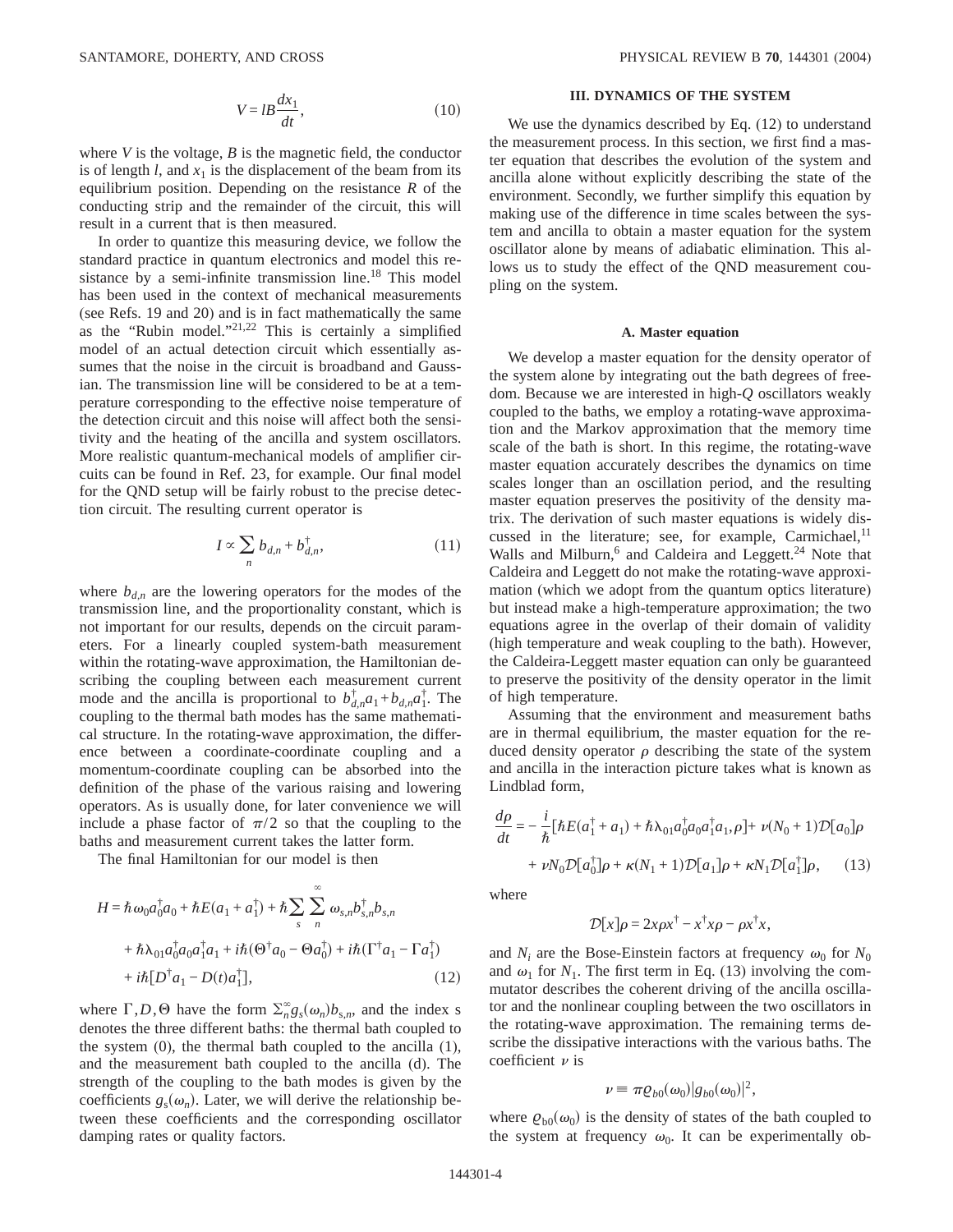tained from the quality factor of the system oscillator  $Q_0$  as  $\nu = \omega_0 / 2Q_0$ . The coefficient  $\kappa$  is the corresponding damping rate of the ancilla, with contributions  $\eta$  from the coupling to the environment and  $\mu$  from the measurement bath. Both these rates can be expressed in terms of the bath density of states at frequency  $\omega_1$  in exactly the same way as for  $\nu$ , and  $\kappa = \eta + \mu$ . The terms containing a factor  $(N<sub>i</sub>+1)$  describe the spontaneous and stimulated emission of phonons into the thermal bath while the ones with  $N_i$  correspond to absorption of phonons.

The master equation (13) can in principle be numerically integrated. However, we will make some further approximations in order to derive a master equation for the system dynamics alone and show that in some limit the readout system coupling results in the phase diffusion that is required as the backaction for the QND measurement, with no extra noise above this quantum limit. To do this, we assume that the ancilla is strongly damped. In this limit, the ancilla relaxes rapidly to a state consistent with the instantaneous system state. As a result, its dynamics are slaved to the system oscillator and can in fact be eliminated from the equations of motion. Experimentally, this is the limit in which the displacement of the ancilla directly reflects the system behavior. This *adiabatic elimination* is described in the following subsection. The final result of this analysis is Eq. (25) below.

Note that  $\nu, \kappa$  are the widths of the oscillator resonances, and these should be taken into account when assessing the validity of the rotating-wave approximation. In the presence of the coupling to the baths, the rotating-wave approximation is only valid if  $\omega_0 - \omega_1$  is much greater than the linewidth of the oscillators, i.e.,  $\omega_0 - \omega_1 \geq v, \kappa$ . This condition can be understood as not allowing non-energy-conserving transfers of a phonon between the two oscillators.

### **B. Adiabatic elimination**

For a strongly damped ancilla  $(\kappa \gg \nu)$ , the driven ancilla rapidly relaxes to a state that oscillates with a phase determined by the current system phonon number. In the interaction picture, this is a displaced thermal state, i.e., a state with variance of position and momentum equal to those of a thermal state but with nonzero expectation values of position and momentum consistent with the driving and damping of the oscillator. It will be useful to transform the equations of motion in such a way as to make a perturbative expansion around this steady state. The basic idea is to transform the origin of phase space such that the ancilla steady state for the transformed master equation is a thermal state. This transformation will essentially remove the driving term in the master equation. This is the approach of Wiseman and Milburn,  $25$ who study adiabatic elimination in a similar model. While they assume zero temperature and therefore end up with a perturbation expansion about the displaced ancilla ground state, we must generalize their techniques to finite temperature.

Following Wiseman and Milburn, we use the displacement operator,  $D(\alpha) = \exp[\alpha a_1^{\dagger} - \alpha^* a_1]$ , with  $\alpha = -iE/\kappa$ . The transformed system state is  $\tilde{\rho} = D(\alpha)\rho D(\alpha)^{\dagger}$ , and we may write the master equation for  $\tilde{\rho}$  as

$$
\dot{\tilde{\rho}} = D(\alpha)\dot{\rho}D(\alpha)^{\dagger} = -i|\alpha|^2\lambda_{01}[a_0^{\dagger}a_0,\tilde{\rho}] - i\lambda_{01}[a_0^{\dagger}a_0a_1^{\dagger}a_1,\tilde{\rho}] - i\lambda_{01}[a_0^{\dagger}a_0(\alpha a_1^{\dagger} + \alpha^*a_1),\tilde{\rho}] + \kappa(N_1 + 1)(2a_1\tilde{\rho}a_1^{\dagger} - a_1^{\dagger}a_1\tilde{\rho} - \tilde{\rho}a_1^{\dagger}a_1)
$$
  
+  $\kappa N_1(2a_1^{\dagger}\tilde{\rho}a_1 - a_1a_1^{\dagger}\tilde{\rho} - \tilde{\rho}a_1a_1^{\dagger}) + \nu(N_0 + 1)(2a_0\tilde{\rho}a_0^{\dagger} - a_0^{\dagger}a_0\tilde{\rho} - \tilde{\rho}a_0^{\dagger}a_0) + \nu N_0(2a_0^{\dagger}\tilde{\rho}a_0 - \tilde{\rho}a_0a_0^{\dagger} - a_0a_0^{\dagger}\tilde{\rho}).$  (14)

In this master equation, the excitation of the ancilla oscillations leads to a frequency shift of the system oscillator described by the first three terms on the right-hand side of this equation. The first term is due to the classical mean value of the ancilla oscillator energy and is just a constant shift in the system oscillation frequency. We may move to an interaction picture at this shifted frequency, the most convenient interaction picture in which to perform the adiabatic elimination. The next two terms describe the effect of the fluctuations in the ancilla excitation. The thermal bath coupling terms (the last four groups of terms) are the same as before.

The adiabatic elimination will hold when the terms proportional to  $\kappa$  in Eq. (14) dominate in the ancilla dynamics. Thus, the adiabatic elimination is valid in a strongly damped regime such that

$$
\frac{\lambda_{01}|\alpha|}{\kappa}, \quad \frac{\nu}{\kappa} \simeq \ \leq 1. \tag{15}
$$

We are assuming that the ancilla oscillator relaxes faster than the system oscillator as well as that the nonlinear dynamics are weak compared to the damping of the ancilla oscillator. For the consistency of the following treatment, it will also be necessary to have  $\lambda_{01} N_1 / \kappa \simeq \epsilon^2$ . This requirement follows from the second term (the nonlinear coupling term) on the right-hand-side of the master equation. This constraint can be achieved consistent with Eq. (15), for example, by leaving  $\alpha$ finite and choosing  $N_1, \lambda_{01} / \kappa \simeq \epsilon$ , a regime of low temperature and moderate nonlinearity. The approximations are also valid at arbitrary temperature in the limit of strong driving and weak nonlinearity such that  $\lambda_{01} / \kappa \approx \epsilon^2$  and  $\alpha \approx \epsilon^{-1}$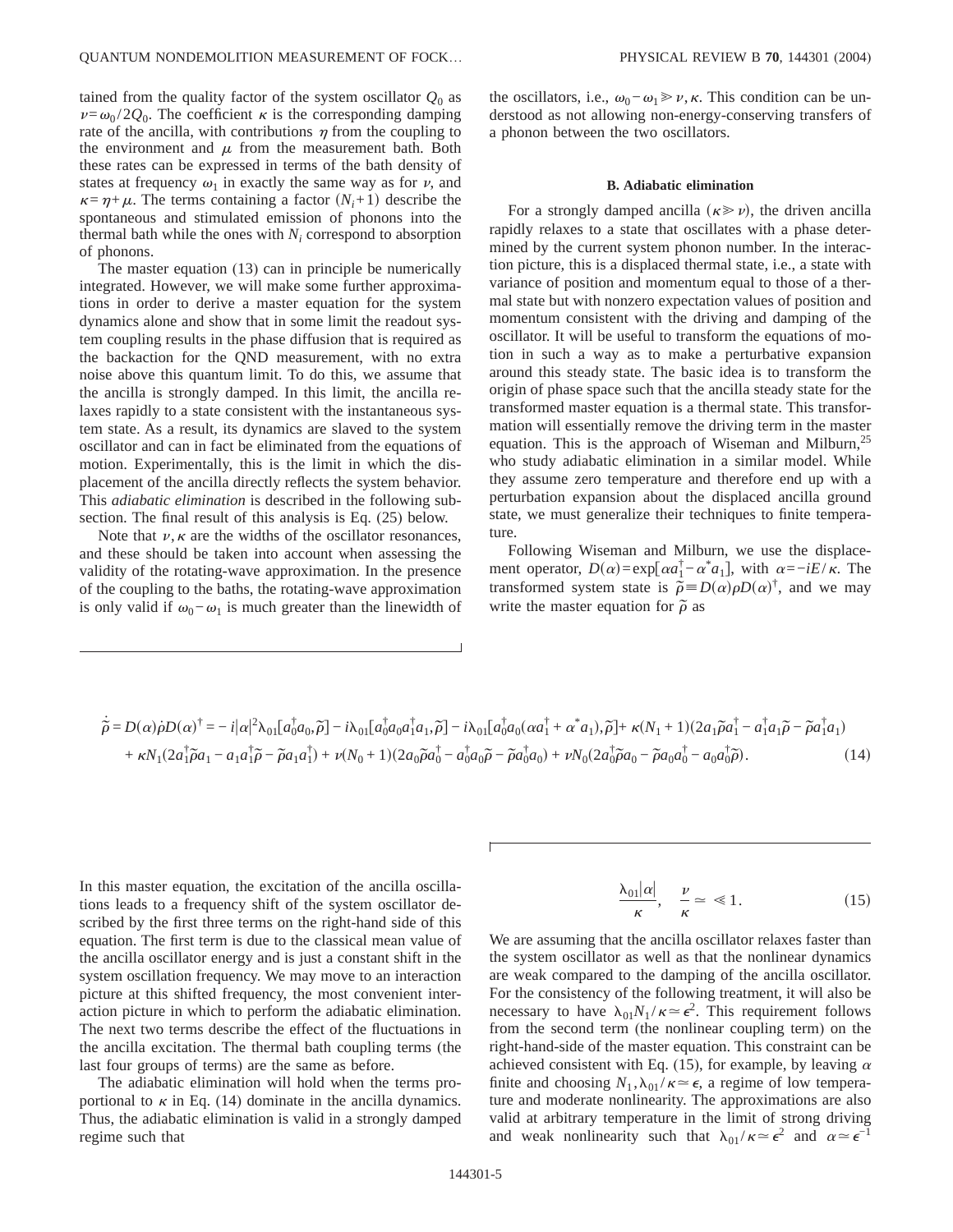hold.<sup>37</sup> Here the scaling of the driving strength is chosen to preserve the measurement sensitivity which will scale with  $\lambda_{01}\alpha/\kappa$ . In this regime, the frequency shift of the system oscillator becomes large.

As mentioned above, in this displaced frame the state of the readout oscillator is close to a thermal state and we expand  $\tilde{\rho}$  in the form

$$
\tilde{\rho} = \rho_0 \otimes \rho_{N_1} + \rho_1 \otimes a_1^{\dagger} \rho_{N_1} + \rho_1^{\dagger} \otimes \rho_{N_1} a_1 + \rho_2 \otimes a_1^{\dagger} \rho_{N_1} a_1 + \rho_2' \otimes a_1^{\dagger 2} \rho_{N_1} + \rho_2^{\dagger} \otimes \rho_{N_1} a_1^2 + O(\epsilon^3).
$$
\n(16)

Here the  $\rho_i$ ,  $i=0,1,2...$  act on the system oscillator and the subscripts indicate orders of magnitude in  $\epsilon$ . The scalings of the different parameters with  $\epsilon$  have been chosen to guarantee the consistency of the expansion. The quantity  $\rho_{N_1}$  is the thermal density matrix for the ancilla, which in terms of the average excitation number  $N_1$  is

$$
\rho_{N_1} = \sum_{n=0}^{\infty} \frac{1}{N_1 + 1} \left( \frac{N_1}{N_1 + 1} \right)^n |n\rangle\langle n|.
$$
 (17)

This is the steady state of the master equation for an oscillator coupled to a thermal bath with temperature given by  $N_1$ . We have restricted Eq. (16) to normal ordered terms using the following identities, which can be proved from this expression for  $\rho_{N_1}$ :

$$
\rho_{N_1} a_1^{\dagger} = \frac{N_1}{N_1 + 1} a_1^{\dagger} \rho_{N_1},\tag{18}
$$

$$
a_1 \rho_{N_1} = \frac{N_1}{N_1 + 1} \rho_{N_1} a_1.
$$
 (19)

These normal ordering identities are the key to generalizing the arguments of Wiseman and Milburn to the finitetemperature case. Using  $Tr_1(\rho_{N_1}) = 1$  and  $Tr_1(a_1^{\dagger} \rho_{N_1} a_1) = N_1$  $+1$ , it can be seen that the system density matrix after tracing out the ancilla state is

$$
\rho_{\rm s} = {\rm Tr}_1\{\tilde{\rho}\} = \rho_0 + (N_1 + 1)\rho_2. \tag{20}
$$

Now we substitute Eq. (16) into Eq. (14) and, using the normal ordering identities, derive equations of motion for the operators  $\rho_i$ , retaining terms in the evolution of  $\rho_0$  and  $\rho_2$  up to second order in  $\epsilon$ ,

$$
\dot{\rho}_0 = -i\lambda_{01} \left[ \alpha^* a_0^{\dagger} a_0 \rho_1 - \alpha \rho_1^{\dagger} a_0^{\dagger} a_0 \right] + 2\kappa (N_1 + 1)\rho_2 + \mathcal{L}_0 \rho_0
$$
  
+  $\kappa O(\epsilon^3)$ , (21)

$$
\dot{\rho}_1 = -i\lambda_{01}a_0^{\dagger}a_0\alpha\rho_0 + i\lambda_{01}\alpha \frac{N_1}{N_1+1}\rho_0 a_0^{\dagger}a_0 - \kappa\rho_1 + \kappa O(\epsilon^2),\tag{22}
$$

$$
\dot{\rho}_2 = -i\lambda_{01}a_0^{\dagger}a_0 \left[\alpha \rho_1^{\dagger} + \alpha^* \frac{N_1}{N_1 + 1} \rho_1\right] + i\lambda_{01} \left[\alpha \frac{N_1}{N_1 + 1} \rho_1^{\dagger} + \alpha^* \rho_1\right] d_0^{\dagger}a_0 - 2\kappa \rho_2 - i\lambda_{01} \frac{N_1}{N_1 + 1} \left[a_0^{\dagger}a_0, \rho_0\right] + \kappa O(\epsilon^3),
$$
\n(23)

where  $\mathcal{L}_0 \rho_0$  refers to the damping of the system oscillator described by the last two terms in Eq. (14). When  $\kappa$  is large, the equation for  $\rho_1$  is strongly damped and quickly decays to the steady state. So we perform adiabatic elimination by setting  $\dot{\rho}_1 = 0$  and obtaining an expression for  $\rho_1$ ,

$$
\rho_1 = -i\frac{\lambda_{01}}{\kappa} \left[ \alpha a_0^{\dagger} a_0 \rho_0 - \alpha \frac{N_1}{N_1 + 1} \rho_0 a_0^{\dagger} a_0 \right] + O(\epsilon^2). \quad (24)
$$

Substituting Eq. (24) into Eqs. (21) and (23) and using the definition of the reduced density matrix Eq. (20), we find, up to second order in  $\epsilon$ , the master equation for the reduced density matrix,

$$
\dot{\rho}_s = -\frac{\lambda_{01}^2 |\alpha|^2 (2N_1 + 1)}{\kappa} [a_0^{\dagger} a_0, [a_0^{\dagger} a_0, \rho_s]] \n- i{\omega_0 + \lambda_{01}} (|\alpha|^2 + N_1) [a_0^{\dagger} a_0, \rho_s] + \nu(N_0 + 1) (2a_0 \rho_s a_0^{\dagger} - a_0^{\dagger} a_0 \rho_s - \rho_s a_0^{\dagger} a_0) + \nu N_0 (2a_0^{\dagger} \rho_s a_0 - \rho_s a_0 a_0^{\dagger} - a_0 a_0^{\dagger} \rho_s).
$$
\n(25)

This is the main result of this section. Note that the effect of the adiabatic elimination has essentially been to replace  $a_1$ by  $\lambda_{01} |\alpha| \dot{a}_0^{\dagger} a_0 / \kappa$ , an indication that by measuring the ancilla oscillations it will be possible to obtain information about the system phonon number.

# **IV. QUANTUM TRAJECTORIES**

Equation (25) describes the statistical behavior of the system due to the coupling to the thermal bath and the indirect coupling to the ancilla thermal bath and the measurement bath, but does not tell us how the measured current reflects the system state, or about the correlations of the system dynamics with particular measurement outcomes. In this section, we derive an equation of motion for the state of the system conditioned on a particular sequence of measurement outcomes. This equation is termed a *quantum trajectory*,<sup>9-12</sup> and results from continually projecting onto eigenstates of the current. Since the current effectively measures phonon number, this measurement process will tend to force the system towards a pure number state that is consistent with the measurement current. The time scale for this to occur will depend on the coupling of the system to the measurement apparatus, which is in turn connected to the sensitivity of the measurement. On the other hand, the coupling of the system to a thermal bath will lead it to absorb and emit energy from the bath. Thus, in order to determine which number state the system is in and track its evolution, it must be possible to distinguish between one number state and the next in a time that is short compared to the time scale over which phonons are absorbed from and emitted into the thermal bath.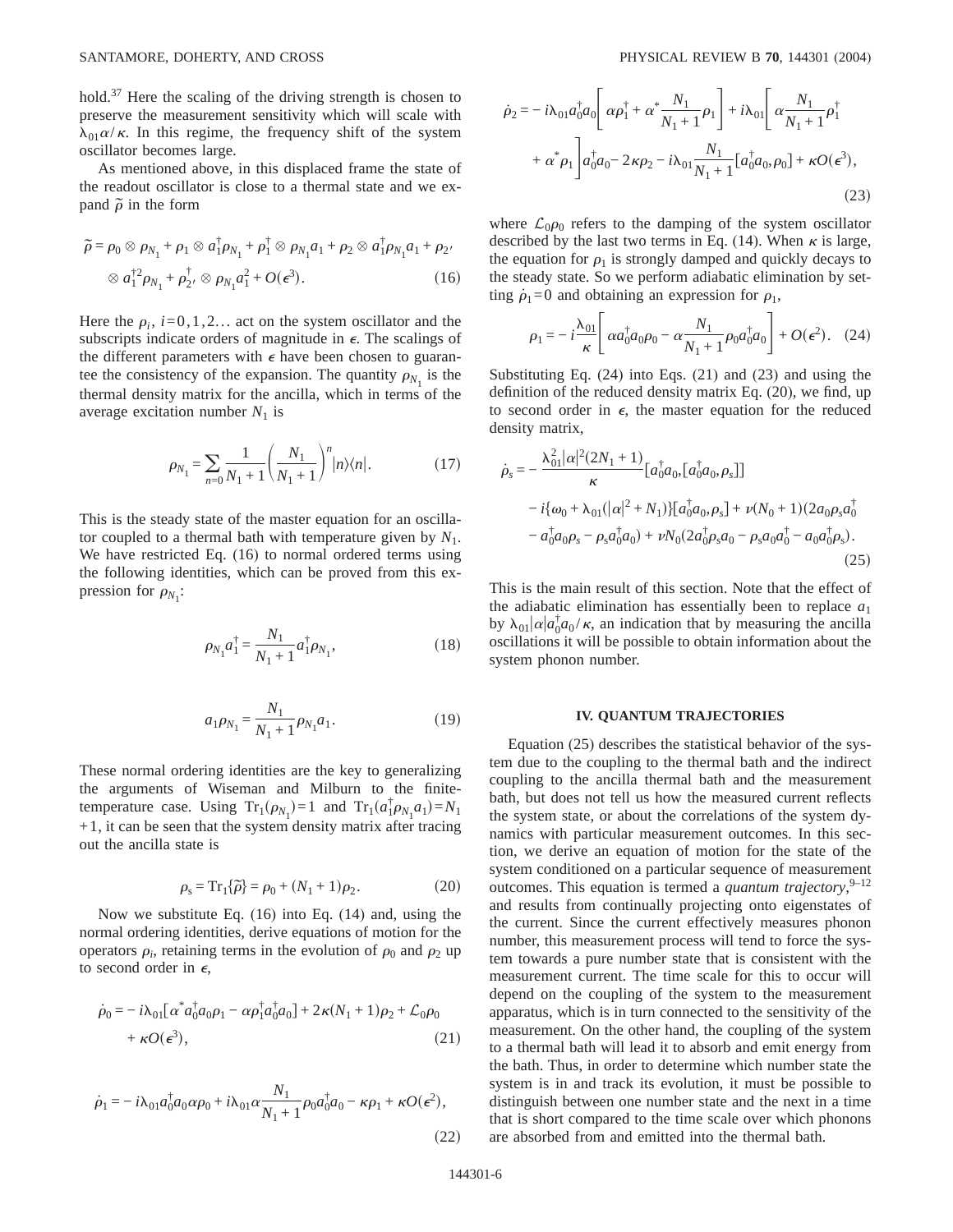A quantum trajectory is constructed as follows. Over each infinitesimal time interval, the system and the measurement bath states become weakly entangled via the interaction Hamiltonian. As a consequence, at each time instant, the state of the system influences the distribution of the possible values of the current *I* that may be obtained in the measurement. In turn, von Neumann projections of the entangled states allow us to calculate the effect of the measurement of the current on the system state. The appropriate projection is onto the current eigenvector corresponding to the measured current value. This results in a stochastic master equation for the state evolution. To implement the quantum-trajectory approach, we perform a simulation by picking the measurements  $I(t)$  from the correct probability distribution and following the corresponding evolution of the system state. The  $I(t)$  curve produced by such a simulation is representative of a single experimental run, and is a useful predictor of what the experimentalist might see. There will be a signal contribution that reflects the system state, as well as a white noise background arising from both thermal and quantum noise.

#### **A. Description of the measurement**

While quantum trajectories are discussed in general at zero temperature in the quantum optics literature, Wiseman has discussed the quantum-trajectory equations for homodyne detection at finite temperature (Ref. 12, Sec. 4.4.1). The demodulated current that reflects changes in the phase of the ancilla oscillation in our setup is mathematically analogous to homodyne detection at finite temperature, and so we can adopt these results here.

The measurement bath is described by the boson operators  $b_{d,n}$ . Since the measurement bath is assumed to be large, the finely spaced modes with a smooth density of states lead to a short memory time, a result known as the Markov limit. To exploit this, it is useful to introduce a global bath operator which captures the combination of bath modes that interact with the ancilla oscillating at frequency  $\omega_1$  at time *t* (see the Appendix for the derivation of these results),

$$
B_t = \frac{1}{\sqrt{2\pi \rho_d(\omega_1)} g_d(\omega_1)} \sum_n g_d(\omega_n) b_{d,n} e^{-i(\omega_n - \omega_1)t}, \quad (26)
$$

and has time-local commutation rules in the Markov approximation,

$$
[B_t, B_{t'}^\dagger] = \delta(t - t'). \tag{27}
$$

The operator  $B_t$ , should be considered to be a linear combination of Schrödinger picture operators, with the phase factors of the coefficients depending on the parameter.<sup>26</sup> In quantum optics, this is termed the input field operator and, roughly speaking, describes the combination of bath modes interacting with the system at time *t*. In terms of these operators, the current Eq. (11) (appropriately scaled to remove proportionality constants) is

$$
I(t) = B_t + B_t^{\dagger},\tag{28}
$$

and the interaction Hamiltonian between the ancilla and the measurement bath in the interaction picture is

$$
H_{\text{int}}^{I}(t) = -i\hbar \sqrt{2\mu} (B_{t} a_{1}^{\dagger} - B_{t}^{\dagger} a_{1})
$$
 (29)

with  $\mu = \pi \varrho_d(\omega_1) |g_d(\omega)|^2$  the ancilla damping rate coming from the measurement bath coupling as before.

The idea of the calculation is to consider the interaction of the ancilla with the bath at time *t*, represented by the operator  $B_t$ , over a small time interval  $\Delta t$ . It is supposed that each "element" in the time sequence of the bath  $B_t$  is initially described by a thermal state. Over the interval  $\Delta t$ , the ancilla and bath states become weakly entangled. Measurement of the current (i.e., the bath operator  $B_t + B_t^{\dagger}$ ) then finds a value of the current equal to an eigenvalue *I* of the current operator, with the corresponding eigenstate  $|I\rangle$ , with a probability distribution  $P(I)$  given by the density matrix of the entangled state in the usual way,

$$
P(I) = \langle I | \rho(t + \Delta t) | I \rangle.
$$
 (30)

The measurement also projects the density matrix onto the eigenstate  $|I\rangle$ ,

$$
\rho \to \frac{|I\rangle\langle I|\rho(t+\Delta t)|I\rangle\langle I}{\langle I|\rho(t+\Delta t)|I\rangle}.\tag{31}
$$

Since the value of the current measured is a stochastic variable, this projection adds a stochastic component to the evolution of the density matrix.

To follow the evolution over a time  $\Delta t$ , it is useful to introduce the normalized operator

$$
\Delta B = \left[ \int_0^{\Delta t} B_t dt \right] / \sqrt{\Delta t} \approx B_t \sqrt{\Delta t}, \quad (32)
$$

which satisfies the commutation rule

$$
[\Delta B(t), \Delta B^{\dagger}(t)] = 1. \tag{33}
$$

At time *t*, the density matrix representing the ancilla and the segment of the measurement bath represented by  $\Delta B(t)$  can be written as a direct product of the system plus ancilla  $\rho(t)$ and bath  $\rho_b(t)$  density matrices,

$$
\overline{\rho}(t) = \rho(t) \otimes \rho_b(t), \qquad (34)
$$

and  $\rho_b(t)$  is a thermal state. To lowest order, the evolution under the interaction Eq. (29) gives

$$
\overline{\rho}(t+dt) = \rho(t) \otimes \rho_b(t)
$$
  
+  $\sqrt{2\mu} \sqrt{\Delta t} [\Delta B^{\dagger} a_1 - a_1^{\dagger} \Delta B, \rho(t) \otimes \rho_b(t)] + O(\Delta t).$  (35)

The second term on the right-hand side of this equation is the leading-order term in the weak entangling of the state, and will lead, after projection, to the stochastic part of the density-matrix evolution. Using the  $\Delta B$  notation has made the  $O(\sqrt{\Delta t})$  size of this term explicit. To derive the deterministic part of the evolution equation, we would need to keep the  $O(\Delta t)$  terms, but since these are already known (the master equation in Lindblad form) we will not do this here.

The scheme is now to project this density matrix onto an eigenstate of  $\Delta B + \Delta B^{\dagger}$  chosen with a probability given by  $\frac{1}{\rho}(t+dt)$ . Because of the weak coupling of the bath with the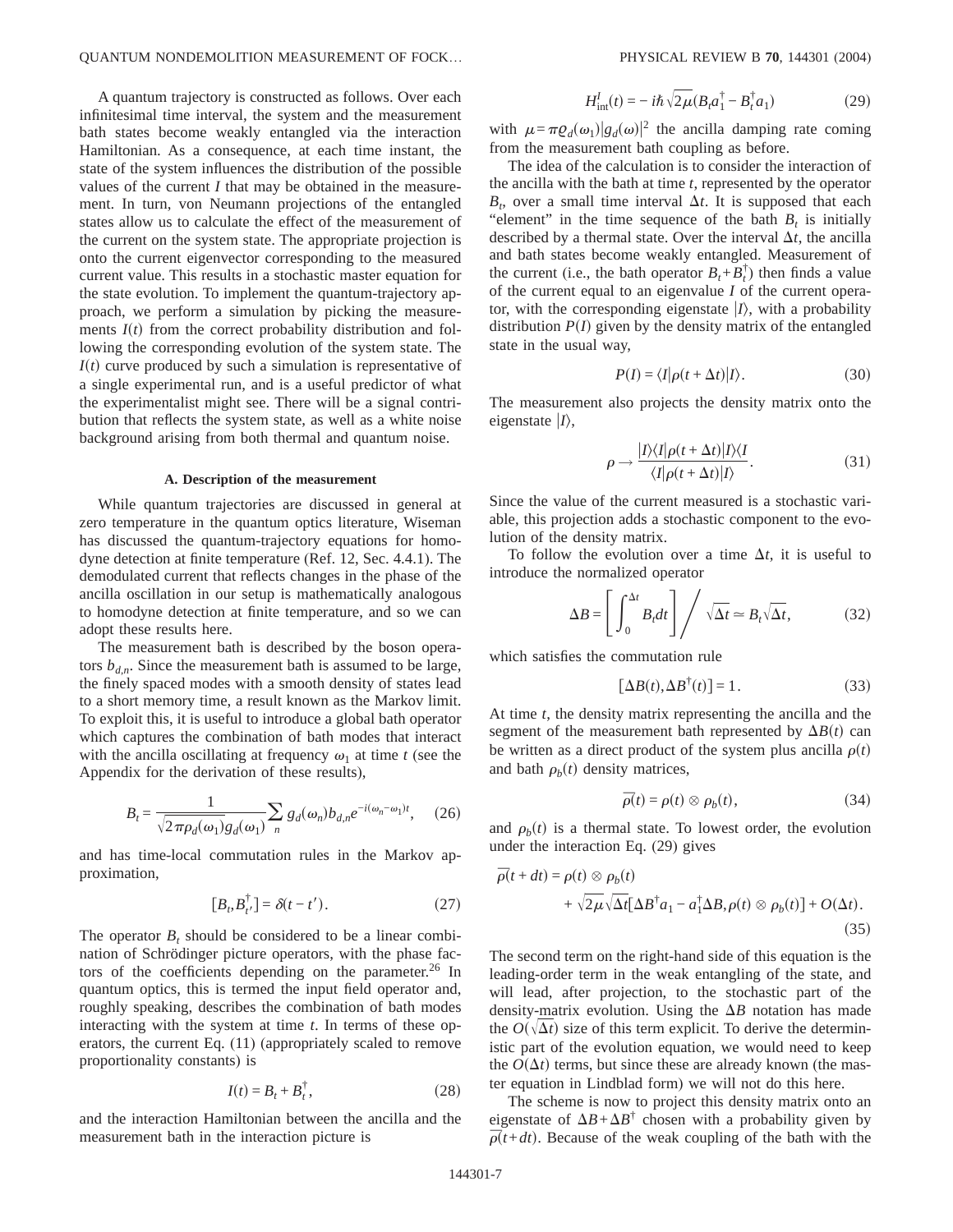system, this will give a small additional contribution (actually proportional to  $\sqrt{\Delta t}$  to the system density matrix depending on the value of the current measured. Since the combination of operators  $\Delta B + \Delta B^{\dagger}$  is just the displacement *X* of the harmonic oscillator represented by the operator  $\Delta B$ , this projection is most easily done by first transforming the state of the bath into a Wigner function representation (see, for example, Ref. 27). At time *t*, the bath oscillator described by  $\Delta B(t)$  is in a thermal state and the distribution of *X* is a Gaussian centered at  $X=0$  and with width  $2N_1+1$  $= \coth(\hbar \omega_1 / 2k_B T)$ . Following the evolution of the state shows that at time  $t + \Delta t$  and to  $O(\sqrt{\Delta t})$ , the distribution of *X* after the evolution corresponding to the operation Eqs. (31) and (35) remains Gaussian and with the same width, but now centered around  $\sqrt{2\mu} \text{Tr}_{\rho(t)}[a_1 + a_1^{\dagger}]\Delta t$ . This means that the variable  $\sqrt{\Delta t}X$  is a Gaussian random variable given by

$$
\sqrt{\Delta t}X = \sqrt{2\mu}\langle a_1 + a_1^{\dagger}\rangle\Delta t + \sqrt{2N_1 + 1}dW,\tag{36}
$$

with *dW* a Wiener increment with  $dW^2 = \Delta t$ . These results give us expressions for the measured current and the effect of the measurement on the system density matrix.

Since the current is  $X/\sqrt{\Delta t}$ , the first important result is that the measured current integrated over time  $\Delta t$  is

$$
I(t)\Delta t = \sqrt{2\mu}\langle a_1 + a_1^{\dagger}\rangle\Delta t + \sqrt{2N_1 + 1}dW,\tag{37}
$$

or in differential form

$$
I(t) = \sqrt{2\mu} \langle a_1 + a_1^{\dagger} \rangle(t) + \sqrt{2N_1 + 1} \xi(t), \qquad (38)
$$

where  $\xi(t) = dW/dt$  represents white noise with correlations

$$
\langle \xi(t) \rangle = 0, \tag{39}
$$

$$
\langle \xi(t)\xi(t')\rangle = \delta(t-t'). \tag{40}
$$

The second result is for the increment of the system density matrix after evolution through  $\Delta t$  and projection by the measurement [cf. (Ref. 12) Eq. (4.113)],

$$
d\rho^{\rm st}(t) = \langle X|\bar{\rho}(t+\Delta t)|X\rangle/p(X) = \sqrt{\Delta t}X \frac{\sqrt{2\mu}}{2N_1+1}[(N_1+1)(a_1\rho^{\rm st}+\rho^{\rm st}a_1^{\dagger})-N_1(a_1^{\dagger}\rho^{\rm st}+\rho^{\rm st}a_1^{\dagger})-Tr\{a_1\rho^{\rm st}+\rho^{\rm st}a_1^{\dagger}\}\rho^{\rm st}] + O(\Delta t). \tag{41}
$$

Replacing the stochastic variable *X* by the expression Eq. (36) and retaining only the  $O(\sqrt{\Delta t})$  term gives

$$
d\rho^{\text{st}} = \sqrt{\frac{2\mu}{1+2N_1}} [(N_1+1)(a_1\rho^{\text{st}} + \rho^{\text{st}}a_1^{\dagger}) - N_1(a_1^{\dagger}\rho^{\text{st}} + \rho^{\text{st}}a_1) - \langle a_1 + a_1^{\dagger}\rangle \rho^{\text{st}}]dW + O(\Delta t). \tag{42}
$$

Equation (42) is the stochastic term that must be added to the density-matrix evolution of Eq. (13) to give us the stochastic master equation for the density matrix conditioned on the measurement outcome. Note that the noise term *dW* appearing in Eq. (42) is the same as that appearing in Eq. (37), so that it is related to the actual current measured  $I(t)$  by Eq. (37),

$$
dW = [I(t) - \sqrt{2\mu} \langle a_1 + a_1^{\dagger} \rangle] \Delta t / \sqrt{1 + 2N_1}.
$$
\n(43)

# **B. Adiabatic elimination on the stochastic master equation**

Just as we did for the master equation, it is possible to adiabatically eliminate the ancilla coordinates and find a stochastic master equation for the system alone. Using the same expansion for the conditioned density matrix Eq. (16), we can determine stochastic equations for  $\rho_i^{\text{st}}$  from Eq. (42). We obtain the set of differential equations,

$$
d\rho_0^{\text{st}} = \sqrt{\frac{2\mu}{2N_1 + 1}} \{ (N_1 + 1)(\rho_1^{\text{st}} + \rho_1^{\text{st}\dagger})(\rho_1^{\text{st}\dagger} + \rho_1^{\text{st}})\rho_0 \} dW + O(dt), \tag{44}
$$

$$
d\rho_1^{\text{st}} = \sqrt{\frac{2\mu}{2N_1 + 1}} \{ (N_1 + 1)(2\rho_{2'}^{\text{st}} + \rho_2^{\text{st}}) - \langle \rho_1^{\text{st}\dagger} + \rho_1^{\text{st}} \rangle \rho_1^{\text{st}} \} dW, \tag{45}
$$

$$
d\rho_2^{\text{st}} = -\sqrt{\frac{2\mu}{2N_1 + 1}} \{ \langle \rho_1^{\text{st}} + \rho_1^{\text{st}\dagger} \rangle \rho_2^{\text{st}} \} dW. \tag{46}
$$

We have written only the stochastic contributions; the terms proportional to *dt* are the same as in the adiabatic elimination on the ordinary master equation.

Now we will do the adiabatic elimination as we did for the deterministic master equation. As before, we wish to set  $d\rho_1^{\rm st}$  to zero. However, since  $d\rho_1^{\text{st}}$  is stochastically driven, this will not be precisely true even in the steady state. In order to replace  $\rho_1^{\text{st}}$ by its mean value at long times, it is necessary to estimate the size of the fluctuations resulting from the *dW* term. Following the analysis of Doherty and Jacobs,<sup>28</sup> we integrate the stochastic term over the decay time of the ancilla oscillator and compare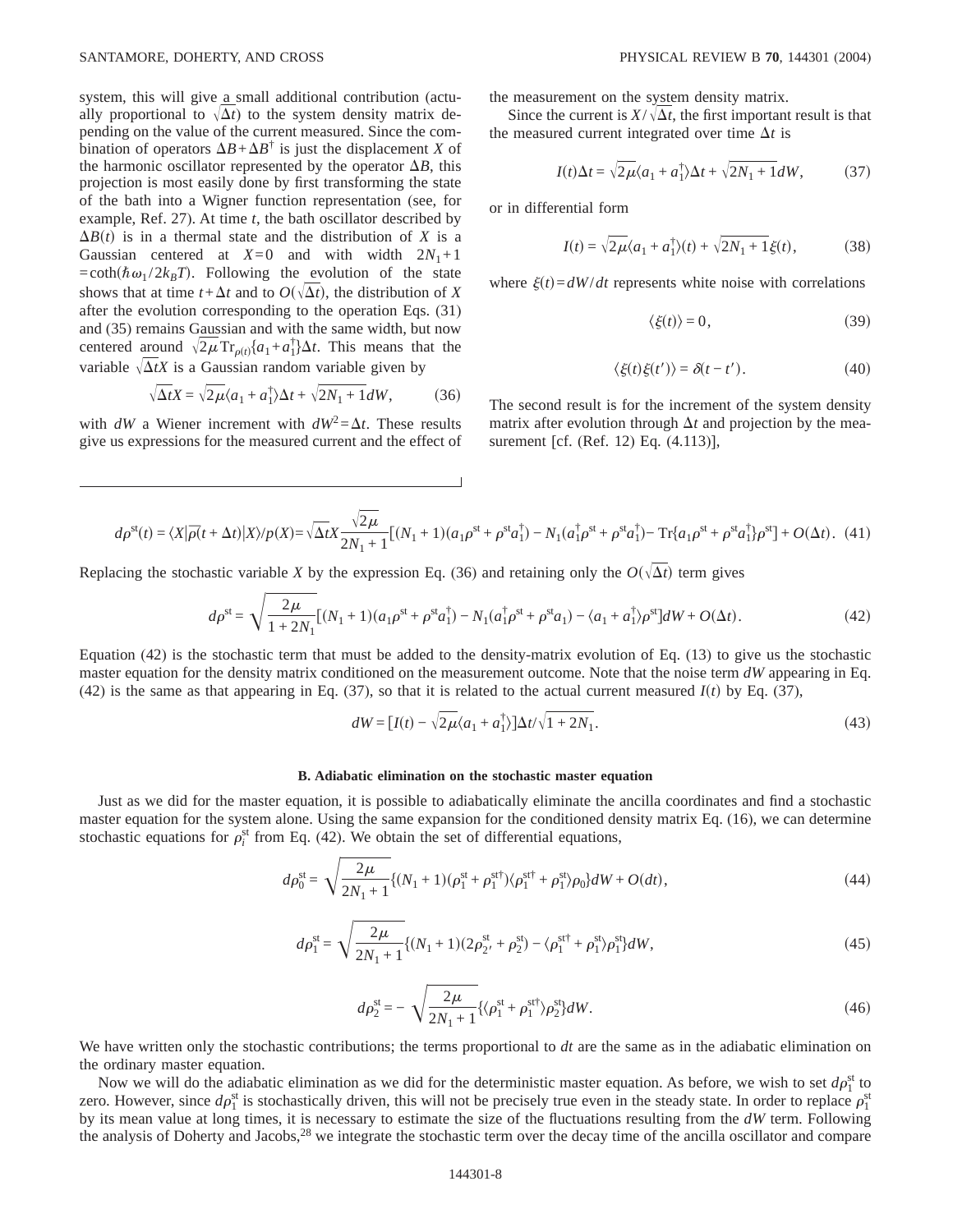its root-mean-square magnitude with the deterministic terms. Consider the full equation for  $d\rho_1$ ,

$$
d\rho_1^{\text{st}} = -i\lambda_{01}\alpha \left[ a_0^{\dagger}a_0\rho_0^{\text{st}} - \frac{N_1}{N_1+1}\rho_0^{\text{st}}a_0^{\dagger}a_0 \right]dt - \kappa\rho_1 dt + \sqrt{\frac{2\mu}{2N_1+1}} \{ (N_1+1)(2\rho_{2'}^{\text{st}} + \rho_{2}) - \langle \rho_1^{\text{st}} + \rho_1^{\text{st}} \rangle \rho_1^{\text{st}} \}dW + \kappa O(\epsilon^3)dt. \tag{47}
$$

We integrate this over a time  $\Delta t \sim 1/\kappa$  and use the fact that the mean values of  $\rho_0, \rho_1$  must be slowly varying over this time to obtain

$$
\Delta \rho_1 = \int_0^{\Delta t} d\rho_1 \tag{48}
$$

$$
\approx -i\lambda_{01}\alpha \left[a_0^{\dagger}a_0\rho_0 - \frac{N_1}{N_1+1}\rho_0a_0^{\dagger}a_0\right]\Delta t - \kappa\rho_1\Delta t + \sqrt{\frac{2\mu}{2N_1+1}}\{(N_1+1)(2\rho_2 + \rho_2) - \langle \rho_1 + \rho_1 + \rangle\rho_1\}\int_0^{\Delta t}dW(t') + O(\epsilon^3). \tag{49}
$$

The random number  $\Delta W = \int_0^{\Delta t} dW(t')$  is Gaussian distributed with mean zero and variance  $\Delta t \sim 1/\kappa$ , <sup>29</sup> thus the root-meansquare size of  $\Delta W$  is  $1/\sqrt{\kappa}$ . As a result, the stochastic term in the update of  $\rho_1$  scales like  $\epsilon^{5/2}$  and is negligible in comparison to the deterministic terms, which scale like  $\epsilon$ . As a result, Eq. (24) holds exactly as before. Using Eq. (20) and  $i\alpha = -i\alpha^*$  $=|\alpha|$ , we finally obtain the stochastic master equation (SME) for the system,

$$
d\rho_s = -\left\{\frac{\lambda_{01}^2|\alpha|^2(2N_1+1)}{\kappa}\left[a_0^{\dagger}a_0, \left[a_0^{\dagger}a_0, \rho_s\right]\right]\right\}dt - i\{\omega_0 + \lambda_{01}(|\alpha|^2 + N_1)\}\left[a_0^{\dagger}a_0, \rho_s\right]dt + \nu(N_0 + 1)(2a_0\rho_s a_0^{\dagger} - a_0^{\dagger}a_0\rho_s - \rho_s a_0^{\dagger}a_0)dt
$$
  
+  $\nu N_0(2a_0^{\dagger}\rho_s a_0 - \rho_s a_0 a_0^{\dagger} - a_0 a_0^{\dagger}\rho_s)dt - \sqrt{2k}\left[a_0^{\dagger}a_0\rho_s + \rho_s a_0^{\dagger}a_0 - 2\langle a_0^{\dagger}a_0\rangle\rho_s\right]dW,$  (50)

where

$$
k = \mu \lambda_{01}^2 |\alpha|^2 / (2N_1 + 1)\kappa^2.
$$
 (51)

Again, the noise *dW* is related to the measured current, which using Eq. (24) can be written in terms of the system phonon number,

$$
I(t)\Delta t = \sqrt{2N_1 + 1} \left(2\sqrt{2k} \langle a_0^{\dagger} a_0 \rangle \Delta t + dW\right). \tag{52}
$$

### **V. RESULTS**

To further understand the consequences of the stochastic density-matrix equation (50), we consider a case in which the initial state is a mixture of number states,  $\rho_s$  $=\sum_{n}p_{n}|n\rangle\langle n|$ . (A thermal state is an example of such a state.) The solution of the stochastic master equation, Eq. (50), remains a mixture of number states if the initial state is a mixture of number states. For such an initial state, the stochastic master equation can be reduced to an equation for the weights  $p_n$ , which takes the form

$$
dp_n = -2\nu(N_0 + 1)[np_n - (n + 1)p_{n+1}]dt - 2\nu N_0[(n + 1)p_n - np_{n-1}]dt - 2\sqrt{2k}(n - \sum_{n'} n'p_{n'})p_n dW.
$$
 (53)

Since mixtures of number states are invariant under changes of phase and the number states are eigenstates of the Hamiltonian, neither the phase-diffusion term nor the Hamiltonian terms in the stochastic master equation contribute to the evolution of the phonon-number distribution. It can also be shown that this system of equations also describes the evolution of the phonon-number distribution  $p_n = \langle n | \rho | n \rangle$  for an arbitrary (not necessarily diagonal) initial state  $\rho(0)$ .

Equation (53) is our central result for analyzing the behavior of the measurement protocol. The first two terms of Eq. (53) containing *dt* describe emission into and absorption from the thermal bath coupled to the system. We will see that the second, stochastic, term tends to concentrate the distribution  $p(n)$  onto a single value of *n*. The two effects are characterized by the two time scales,  $\nu^{-1}$  and  $k^{-1}$ , and the resulting behavior depends on the ratio of these two times. We will discuss the competition by calculating the occupation number of the system,  $\langle a_0^{\dagger} a_0 \rangle(t)$ , which is given in terms of  $p_n$ from numerical simulations of Eq. (53) by

$$
\langle a_0^{\dagger} a_0 \rangle(t) = \sum_n n p_n(t). \tag{54}
$$

First, we turn off the stochastic component and consider the solutions given by the deterministic part of Eq. (53). Figure 2 is a plot for  $k=0$  starting from two different initial states  $|1\rangle$  and  $|2\rangle$  and for a bath temperature corresponding to an average occupation number  $N_0 = 1.62$ . The plot shows that the deterministic terms in Eq. (53) drive the system towards a mixed (thermal) state, so that the ensemble average of  $\langle a_0^{\dagger} a_0 \rangle(t)$  gradually reaches the thermal average at the bath temperature. This is true regardless of the initial state. Note that the deterministic part of Eq. (53) also describes the average over all measurement outcomes even for nonzero *k*, since the stochastic term averages to zero. We can define the characteristic time the system resides in a given number state, which we call the dwell time  $t_{dwell}$ , as the reciprocal of the initial transition rate given by Eq.  $(53)$  with  $k=0$ ,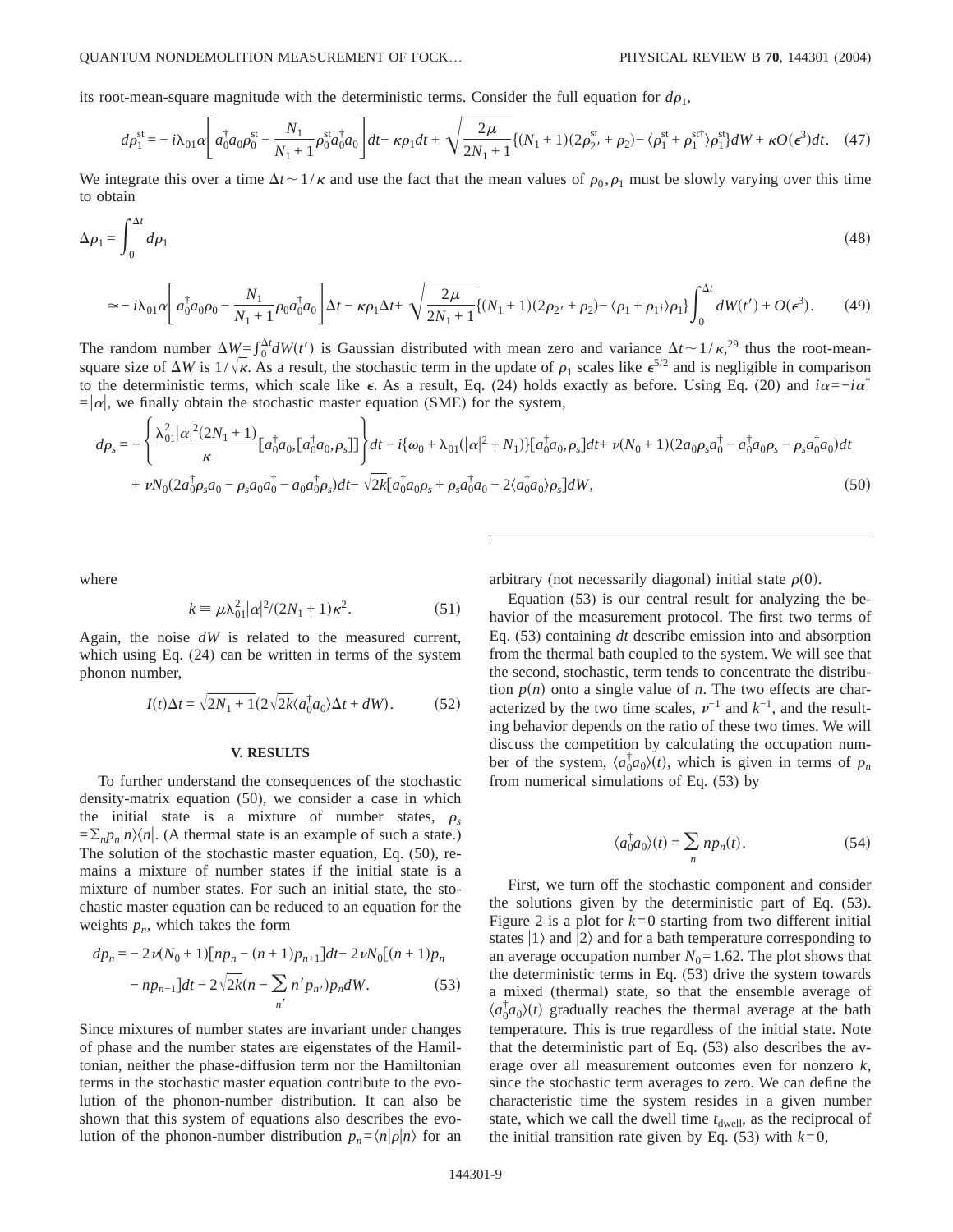

FIG. 2. Plot of the solution of Eq. (53) without the stochastic component,  $k=0$ , with the initial state  $|1\rangle$  (solid line) and  $|2\rangle$ (dashed line).

$$
t_{\text{dwell}} = \frac{dp_n}{dt} \bigg|_{p_n(0)=1} = \frac{1}{2\nu[N_0(n+1) + (N_0+1)n]}.
$$
 (55)

Note that the dwell time depends on the initial state *n*, and also on the temperature of the bath through  $N_0$ .

We turn now to the dynamics resulting from the measurement process in the absence of coupling to the thermal bath. Figure 3 shows results for  $\langle a_0^{\dagger} a_0 \rangle (t)$  for a simulation of Eq. (53) with  $\nu=0$  and an initial condition of a thermal state. Figure 4 shows the individual probabilities  $p_n$  for  $n=0,1,2,3$ , for the same simulation. All number states are present initially, but eventually the system is projected onto state  $|1\rangle$  in this simulation. In other runs, with different random numbers for the stochastic term, different final states result, as expected. The plots show that the stochastic term tends to project the system state onto a pure number state on a time scale of order  $k^{-1}$ . We call this time the collapse time  $t_{\text{coll}}$ . Since no coupling to the thermal bath is present in these simulations, once projected onto a number state, the state is stationary. The collapse onto a number state can actually be shown analytically using the solution of the system of Eq.  $(53)$  due to Jacobs and Knight.<sup>30</sup>

For the phonon number  $\langle a_0^{\dagger} a_0 \rangle(t)$  to take on discrete values with both the thermalization by the coupling to the bath and the projection by the measurement process present, we need  $t_{dwell} \gtrsim t_{coll}$ . This is illustrated in Fig. 5, which shows results for the cases  $t_{dwell} \ge t_{coll}$  and  $t_{dwell} \le t_{coll}$  with the fixed



FIG. 3. A plot of a solution to Eq. (53) with  $\nu=0$  with an initial state that is thermal.



FIG. 4. Plot of  $p_n(t)$  for a simulation of Eq. (53) with  $\nu=0$  for the states  $|0\rangle, |1\rangle, |2\rangle, |3\rangle$ . The initial state is a thermal state with the average occupation number 1.63. The figure is for the same simulation as in Fig. 3.

value of  $N_0=1.62$ . We use values of  $k/\nu=250$  giving  $t_{\text{dwell}}/t_{\text{coll}}$ =153 for state  $|0\rangle$  and  $t_{\text{dwell}}/t_{\text{coll}}$ =42.4 for state  $|1\rangle$ , and  $k/v=5$  giving  $t_{dwell}/t_{coll}=3.06$  for state  $|0\rangle$  and  $t_{\text{dwell}}/t_{\text{coll}}$ =0.85 for state  $|1\rangle$ . The jumps in the occupation number are clearly evident in the former case, but are not seen in the latter case. The discreteness in the phonon number is shown more clearly by plotting histograms of  $\langle a_0^{\dagger} a_0 \rangle(t)$ , Fig. 6, again using a fixed value of  $N_0 = 1.62$ but with different values of  $k/\nu$  equal to 150 and 15. (A bin width  $\Delta \langle a_0^{\dagger} a_0 \rangle = 0.1$  is used.) The clustering of the  $\langle a_0^{\dagger} a_0 \rangle(t)$ values around integral values is clearly evident for  $k/\nu$ =150, is still identifiable for  $k/v=15$ , and is completely ab-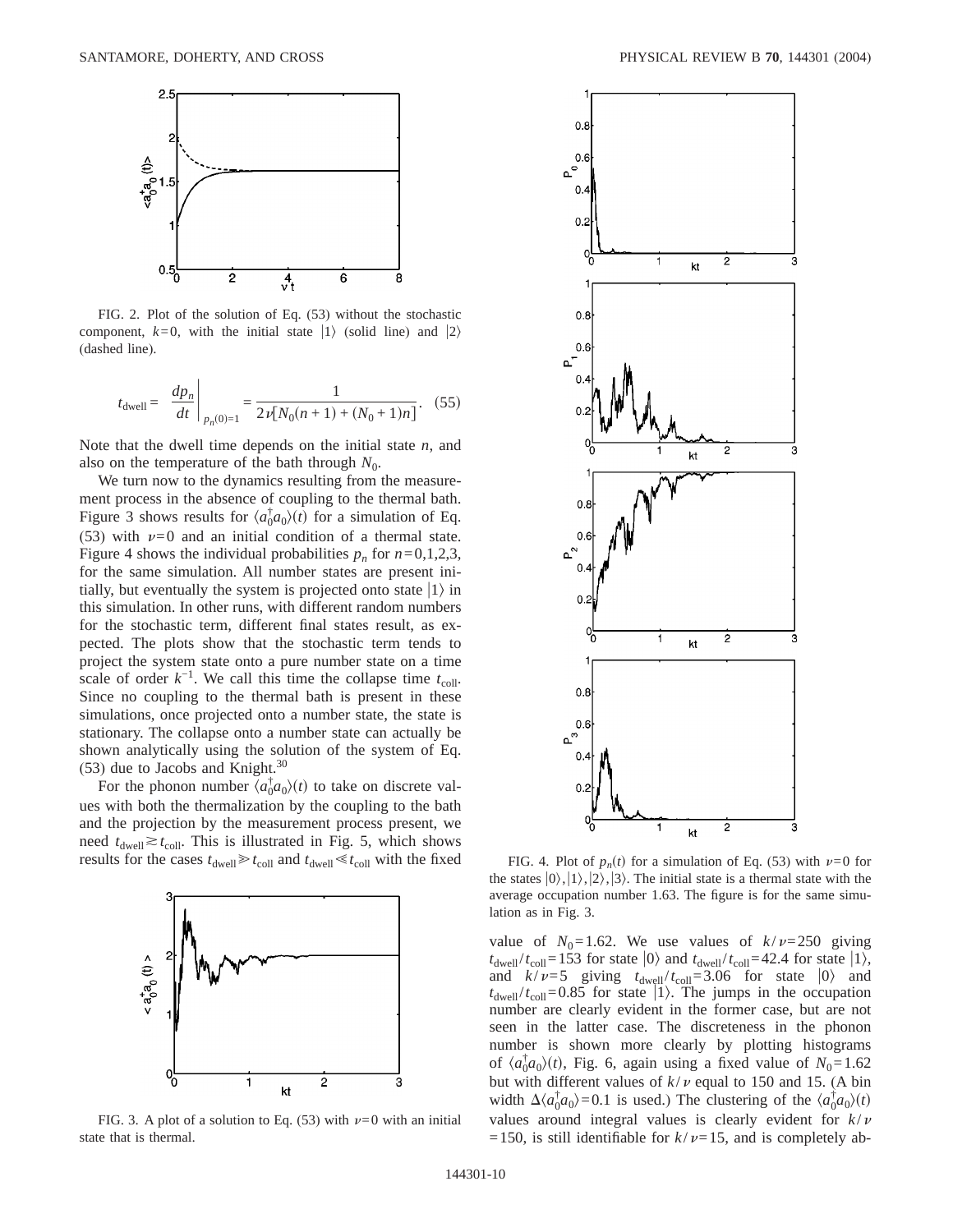

FIG. 5. The evolution of the phonon number  $\langle a_0^{\dagger} a_0 \rangle(t)$  given by Eq. (53) using  $N_0 = 1.62$  and  $k/v = 250$  (first panel) and  $k/v = 5$  (second panel).

sent for  $k/v=3$ . The increasing sharpness of the jumps with larger  $k/v$  can be seen in a more quantitative manner by plotting the standard deviation of the phonon number from integer values, the time and ensemble average of  $\left| \langle a_0^{\dagger} a_0 \rangle (t) \right|$  $-\text{Int}\langle a_0^{\dagger}a_0\rangle(t)|^2$ , as a function of  $k/\nu$  (see Fig. 7).

Since  $t_{\text{dwell}}$  is dependent on the temperature, the condition  $t_{dwell} \gtrsim t_{coll}$  effectively places a limit on the temperature of the system oscillator even for large *k*. Setting  $n=N_0$  in Eq.  $(55)$  for  $t_{dwell}$ , this inequality gives the condition on the temperature for jumps in the number to be seen,

$$
\nu N_0 (N_0 + 1)/2k \lesssim 1. \tag{56}
$$

In order to keep the same resolution for observing clear jumps as at low temperature,  $k/\nu$  must be increased as temperature increases. This is not an easy task for the experimenters: for example, for an oscillator with 1 GHz resonant frequency, which is the highest frequency currently reported for a mesoscopic oscillator,<sup>3</sup> at  $T=0.1$  K the average occupation number is  $N_0$ =1.62. When the temperature is raised to *T*=1 K, the value rises to  $N_0$ =20. Thus if we demand the same resolution for jumping in both cases, the sensitivity of the measurement at the higher temperature must be increased by a large factor. This is illustrated by Fig. 8, which shows  $\langle a_0^{\dagger} a_0 \rangle(t)$  over time for different temperatures corresponding to  $N_0=1.62$  for  $k/v=150$  and  $N_0=20$  for  $k/v=1850$ . The product  $\nu N_0 / k$  has been kept constant at 0.0108 in order to provide the same resolution for the jumps. Also notice from Eq. (55) that  $t_{dwell}$  decreases with the system state  $n$ , making



FIG. 6. Histogram of  $\langle a_0^{\dagger} a_0 \rangle(t)$  for a long simulation with  $k/\nu$ =150 and  $N_0$ =1.62 (first panel) and  $k/v=15$  (second panel).

it difficult to recognize the discrete jumps when the system state is at higher *n*.

We have so far considered the possibility of observing discrete occupation numbers in terms of the behavior of the variable  $\langle a_0^{\dagger} a_0 \rangle(t)$ . In actual practice, the occupation number must be inferred from the measured current  $I(t)$ , and is obscured by the noise in this variable. A simple scheme to reduce the effect of the noise is to average the signal over a



FIG. 7. The deviation of  $\langle a_0^{\dagger} a_0 \rangle(t)$  from integral values as a function of  $k/v$ . The deviation is defined as the average of  $|\langle a_0^{\dagger} a_0 \rangle(t) - \text{Int}\langle a_0^{\dagger} a_0 \rangle(t)|^2$ .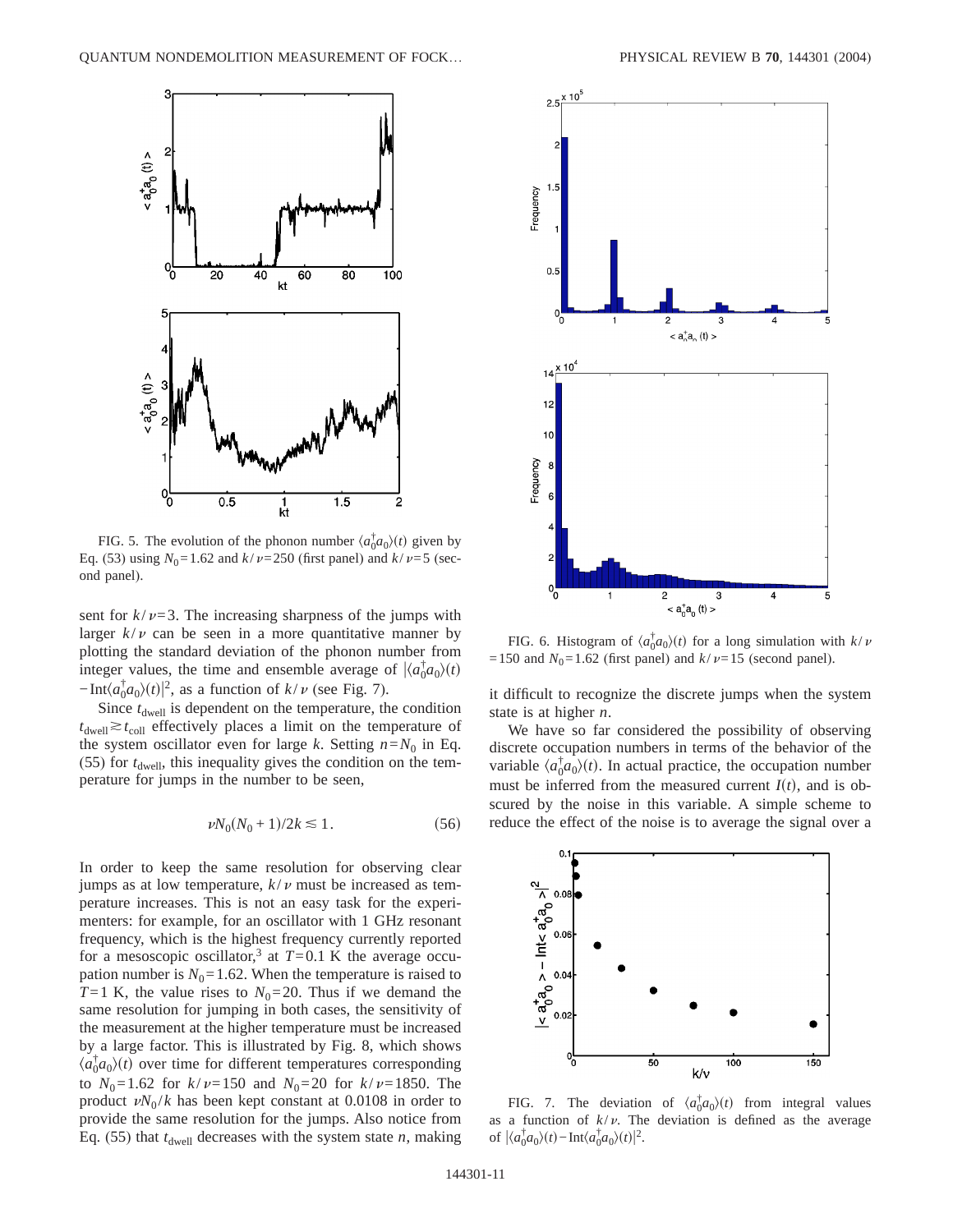

FIG. 8. Evolution of  $\langle a_0^{\dagger} a_0 \rangle(t)$  at a temperature corresponding to  $N_0 = 1.62$  (first panel) and  $N_0 = 20$  (second panel), with  $\nu N_0 / k$ =0.0108 and from an initial state  $|2\rangle$ .

sliding window. We can define the measurement time  $t<sub>m</sub>$  as the averaging time required to give the unit signal-to-noise ratio. Thus we equate the signal *S*, given by averaging the current for unit phonon number  $\langle a_0^{\dagger} a_0 \rangle = 1$ , over the measurement time,

$$
S = \left\langle \int_0^{t_{\rm m}} d\tilde{Q} \right\rangle = 2\sqrt{2N_1 + 1}\sqrt{2k}t_{\rm m},\tag{57}
$$

with the noise *N* over this averaging time,

$$
N = \sqrt{\left\langle \int_0^{t_{\rm m}} d\tilde{Q}^2 \right\rangle} = \sqrt{2N_1 + 1} t_{\rm m}^{1/2}.
$$
 (58)

Setting *S*/*N*=1 gives the measurement time

$$
t_{\rm m} = \frac{1}{8k}.\tag{59}
$$

For jumps in the measured phonon number to be detected in the current, we would need  $t_{dwell} \gtrsim t_m$ . Notice that the measurement time and the collapse time are comparable. This means that if the experimenter can infer the system number state through the measurement current, then the system is actually projected to that state on the same time scale. The results for different averaging times  $\Delta t$  are shown in Fig. 9. For  $k\Delta t$  equal to 4.5 or 7.5, the averaging is sufficient to display the steps in  $\langle a_0^{\dagger} a_0 \rangle(t)$  without too much rounding of the transitions.

The simple averaging is not actually the optimal way to extract  $\langle a_0^{\dagger} a_0 \rangle(t)$  from *I*(*t*). In principle, a better approach is



FIG. 9. Filtered current using a running average over various window sizes, for parameters  $k/v=250$  and  $N_0=1.62$ . The dotted line is  $\langle a_0^{\dagger} a_0 \rangle(t)$  given by the stochastic density matrix. The current was first averaged over a time interval of  $k\Delta t = 0.15$ . First panel: current observed; second panel: window size  $k\Delta t = 4.5$ ; third panel: window size  $k\Delta t = 7.5$ ; fourth panel: window size  $k\Delta t = 10.5$ .

to use the stochastic master equation to reconstruct the dynamics of the system given the initial ensemble  $\rho_s(t_0)$  and the measured current  $I(t)$ . This can be seen more readily if we rewrite Eq. (52) as

$$
dW = \frac{1}{\sqrt{2N_1 + 1}} \{ I(t) - 2\sqrt{2k} \langle a_0^{\dagger} a_0 \rangle(t) \} dt. \tag{60}
$$

In our simulations we draw  $I(t)$  at random from the appropriate distribution and find the stochastic density matrix  $\rho_s$ .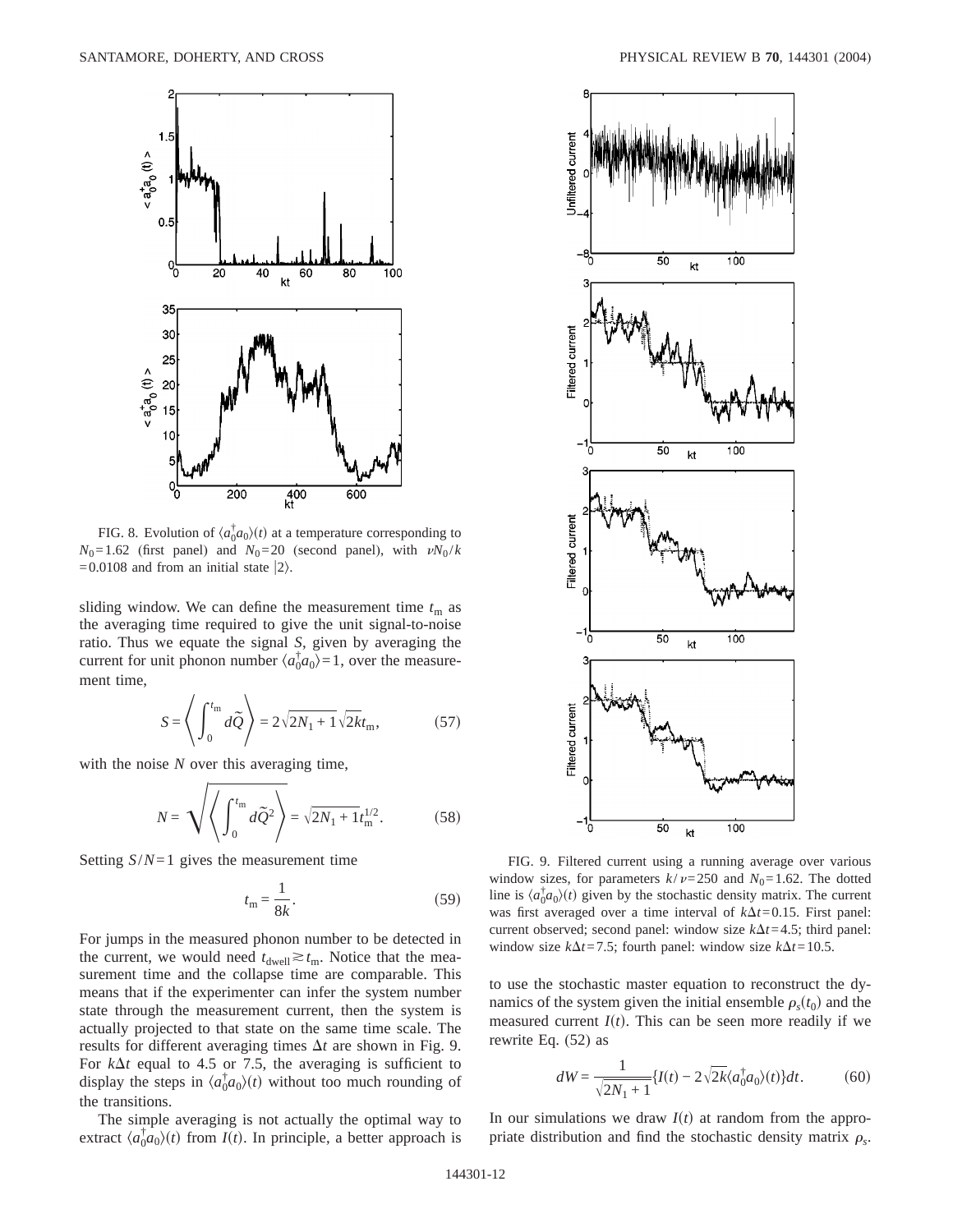However, using  $I(t)$  from experimental data, the experimenter can in principle propagate Eq. (53) using Eq. (60) and then can estimate the phonon number at each time from Eq. (54). This procedure is itself a low pass filtering that reduces the noise on the measurement current, corresponding to the optimal filtering for our model of the system.<sup>33,34</sup>

### **VI. PARAMETERS AND CONSTRAINTS**

The results of the previous section show that a large value of the ratio  $k/v$  is crucial. To analyze the interplay of the parameters of an experimental realization, we simplify the expression for  $k/\nu$  by assuming that most of the damping of the ancilla comes from the necessary coupling to the measurement device, rather than from the extra thermal bath, i.e.,  $\mu \approx \kappa$ . Then using the expression of *k* from Eq. (51) and v  $=\omega_0 / 2Q_0$ , we get

$$
\frac{k}{\nu} \simeq 4(2N_1 + 1)^{-1} Q_0 Q_1 \frac{\omega_1}{\omega_0} \left(\frac{\lambda_{01}}{\omega_1}\right)^2 |\alpha|^2.
$$
 (61)

Equation (61) shows that the success of the measurement procedure is favored by large oscillator quality factors, large driven response  $|\alpha|$ , and a large value of the anharmonicity coupling factor  $\lambda_{01} / \omega_1$ . In addition, as we have seen, detecting individual jumps becomes harder as the temperature increases. Increasing the quality factors of mesoscopic oscillators is an active area of research. Currently, values of order  $10^3 - 10^4$  seem possible. If these could be raised to the values characteristic of more macroscopic oscillators of the same material, of order  $10<sup>6</sup>$  or even higher, the detection of individual phonons would become correspondingly easier. The frequency ratio  $\omega_1 / \omega_0$  appearing in Eq. (61) must be less than unity for our detection scheme, but will probably not be too small because of geometry constraints. Thus the main parameters available to optimize the experimental geometry are the anharmonicity factor  $\lambda_{01} / \omega_1$  and the dimensionless measure of the driven displacement of the ancilla,  $|\alpha|^2$  (the number of phonons in the driven state). We now consider these factors in more detail.

#### **A. Anharmonicity coefficient**

The interaction Hamiltonian for the system and ancilla oscillators Eq. (7) can be written

$$
H^{\text{RWA}} = \hbar \omega_0 a_0^{\dagger} a_0 + \hbar [\omega_1 + \lambda_{01} n_0] a_1^{\dagger} a_1, \tag{62}
$$

with  $n_0$  the system phonon number. This equation implies that  $\lambda_{01}$  can be estimated as the frequency shift of the ancilla oscillator for a single quantum  $(n_0=1)$  of the system oscillator.

For the prototype geometries using the two orthogonal flexing modes of a single beam, or parallel flexing modes of two longitudinally coupled beams, the nonlinear coupling arises from geometrical effects. At second order, the transverse displacement in one mode gives a longitudinal strain, which then changes the frequency of the second mode. The strain generated by the flexing motion and the frequency shift associated with this strain can be derived using elasticity theory, and have been calculated by Harrington and Roukes.<sup>31</sup> A demonstration of such frequency shift detection, and direct measurement of  $\lambda_{01}$  between two coupled beams, have recently been reported.<sup>32</sup> The longitudinal strain produced by a single quantum in the fundamental flexing motion is

$$
\chi \simeq \frac{\hbar}{m_0 \omega_0} \frac{1}{L_0^2},\tag{63}
$$

where  $m_0$  is the mass and  $L_0$  is the length of the system beam. Then the ancilla frequency shift caused by this strain is

$$
\lambda_{01} = \omega_1 \frac{\zeta}{2\pi^2} \chi \frac{L_1^2}{d_1^2},\tag{64}
$$

where  $\zeta$  is a geometric factor ( $\zeta = 3$  for clamped beam boundary conditions) and  $L_1$ ,  $d_1$  are the length and thickness of the ancilla beam, respectively. Introducing a dimensionless quantity,

$$
R = \frac{\hbar^2}{m_1 d_1^2} \frac{1}{\hbar \omega_1},
$$
\n(65)

then the scaled coupling coefficient can be expressed as

$$
\frac{\lambda_{01}}{\omega_1} = \frac{\zeta}{2\pi^2} \frac{m_1 \omega_1 L_1^2}{m_0 \omega_0 L_0^2} R.
$$
\n(66)

Since the factor of the ratio of the two-mode parameters will not be too large or small, the most important quantity determining the anharmonicity factor, which must not be too small for the success of the measurement scheme, is the dimensionless ratio *R*. This will typically be a small number. The need for small devices is seen from the scaling of this parameter with the dimensions.

### **B. Driving strength**

The detection scheme we have considered is to measure the phase of the driven response of the ancilla oscillator. Since the detection scheme is magnetomotive, it is natural to consider the use of magnetic driving in estimating the size of the displacement parameter  $|\alpha|$ . For magnetic driving using a current  $I_{\text{drive}}$  in a magnetic field *B*, the dimensionless displacement can be estimated as

$$
|\alpha| = Q_1 \frac{B I_{\text{drive}} L_1 d_1}{\sqrt{2} \hbar \omega_1} \sqrt{R}.
$$
 (67)

Again, the important role of *R* in limiting the size of  $|\alpha|$  in this analysis is apparent.

We must also recognize that the size of  $|\alpha|$  might be limited by other physical constraints, rather than by the available drive strength. One constraint might be to avoid undesired nonlinear effects in the driven beam itself. For a classical oscillator, at sufficiently large drive amplitudes, nonlinear frequency pulling leads to a multiplicity of solutions and instability. This occurs when the nonlinear frequency shift is comparable with the width of the resonance  $\omega_1 / Q_1$ . Using the same type of estimate for the nonlinear frequency shift as in Eq. (64) shows that this occurs for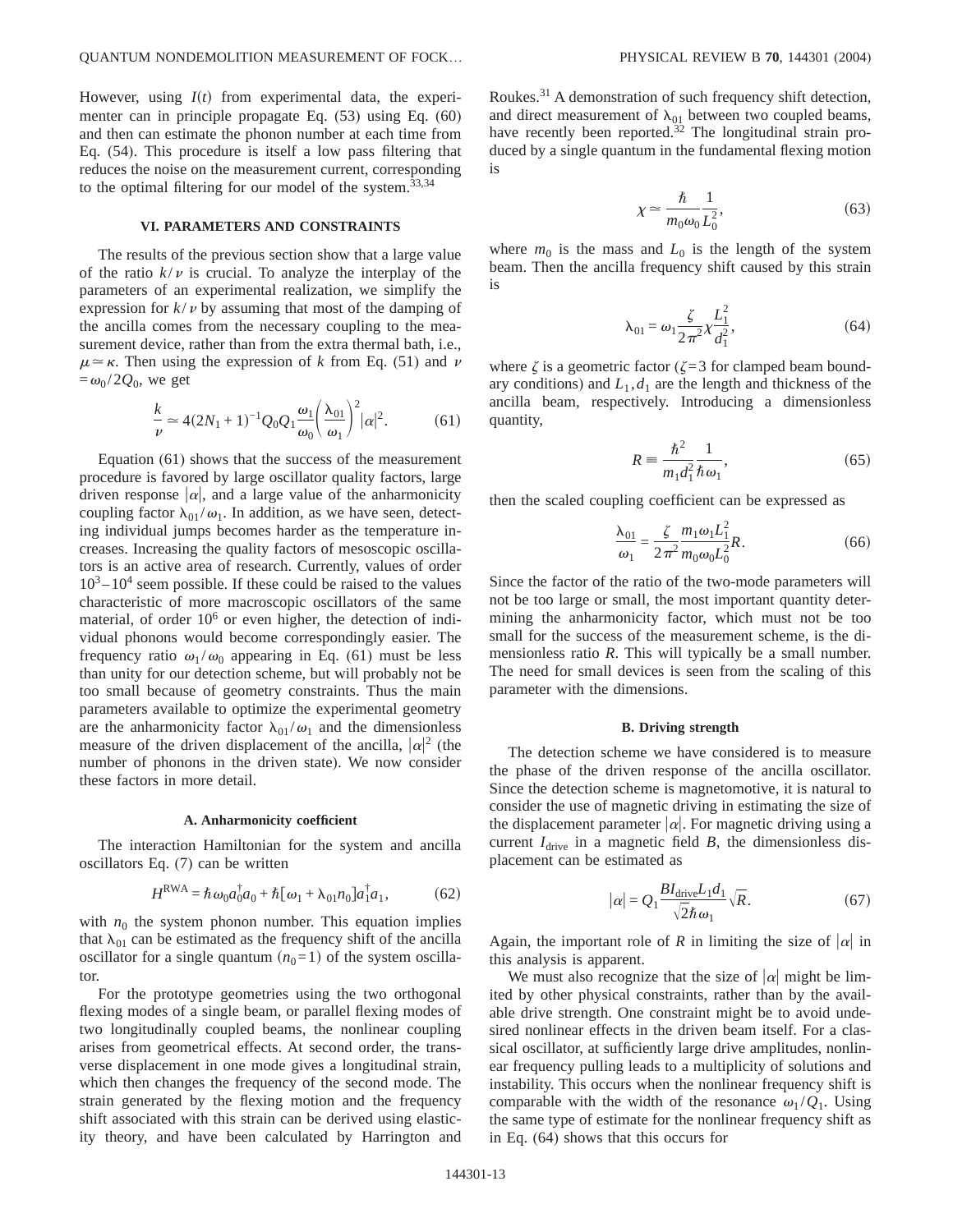$$
|\alpha| \gtrsim \frac{1}{\sqrt{Q_1 R}}.\tag{68}
$$

A more detailed, quantum-mechanical analysis of the driven nonlinear oscillator will be presented elsewhere.<sup>14</sup>

#### **C. Example configuration**

As a first estimate of the order of magnitude of the quantities introduced above, we will construct an example configuration using parameters that seem plausible with current technology.

Recently, oscillators with resonant frequencies as high as 1 GHz have been fabricated<sup>3</sup> using silicon carbide. Thus we consider two flexing modes with resonant frequencies of  $\omega_0$ =2.3 GHz and  $\omega_1$ =0.36 GHz so that  $\omega_0-\omega_1\geq \lambda_{01}$ ,  $\nu,\kappa$ are satisfied. For this value of the system oscillator frequency,  $\hbar \omega_0 / k_B T$  is unity at a temperature of about 0.1 K. The oscillators in Ref. 3 were not very small, but it is expected that the structure can be scaled down while maintaining the high oscillation frequency. We therefore suppose smaller dimensions consistent with these frequencies, namely dimensions are 0.6  $\mu$ m  $\times$  0.04  $\mu$ m  $\times$  0.07  $\mu$ m for the system beam and 0.6  $\mu$ m × 0.04  $\mu$ m × 0.01  $\mu$ m for the ancilla beam. With these parameters, we obtain

$$
R = 4.26 \times 10^{-9}.
$$
 (69)

The factor *R* occurs squared in  $k/v$  [via Eq. (66)], which is required to be large, and so this small factor must be mitigated by the other quantities in Eq. (66), i.e., large values of Q and a large driven amplitude  $|\alpha|$ . Suppose the Q of the system oscillator is  $Q_0$ =10 000 and  $Q_1$ =1000. For the size of  $|\alpha|$ , first consider the magnetic driving. A magnetic field *B* =10 T and  $I_{\text{drive}}=1$   $\mu$ A can raise the driven response to  $|\alpha|$  $\sim$  10<sup>5</sup>. To reach  $k/\nu$   $\sim$  1, the nonlinear coupling  $\lambda_{01}/\omega_1$  that is required is then

$$
\lambda_{01}/\omega_1 = 4.9 \times 10^{-8}.
$$
 (70)

With the given beam dimensions and the geometric nonlinearity, the anharmonic coupling coefficient is actually  $\lambda_{01}/\omega_1=1.3\times10^{-11}$ , about three orders of magnitude smaller. One possible way to increase this value might be to engineer the geometry of the oscillator so that the anharmonic coupling is larger than in the simple geometric nonlinearity we have considered.<sup>35</sup> Another way to increase  $k/\nu$ is to increase  $|\alpha|$  using a different driving scheme, although for the value or  $R$  in Eq. (69) the limit in Eq. (68) is already exceeded for  $|\alpha| \ge 10^3$ , so that engineering the geometry to reduce the self-nonlinearity might be necessary. An obvious way to increase  $k/\nu$  to values greater than unity is to use oscillators with smaller dimensions, for example carbon nanotubes.

#### **VII. CONCLUSION**

We have analyzed a scheme to observe quantum transitions of a mesoscopic mechanical oscillator. The nonlinear coupling shifts the frequency of a second (ancilla) oscillator proportionally to the excitation level of the first (system) oscillator. This frequency shift may be detected as a phase shift of the ancilla oscillation when driven on resonance. In principle, a QND measurement is possible if the coupling constant between the two oscillators  $\lambda_{01}$  is much smaller than the resonance frequencies of the oscillators, as will usually be the case. We have derived the master equation for the system density matrix first integrating out the environment and measurement degrees of freedom, and then by removing the ancilla operator using the fact that the time scale of the system and ancilla dynamics are quite different. The master equation has three components: phase diffusion as a result of the measurement backaction, a constant energy shift due to the excitation of the ancilla oscillator, and number state transitions due to the interaction with the thermal bath (the environment).

The measurement process introduces a stochastic component into the system dynamics, and we have obtained the stochastic master equation corresponding to our measurement scheme. From the stochastic master equation, we identify two competing tendencies that can be characterized by two parameters. One is the coupling strength  $\nu$  of the system and thermal bath, which is associated with the dwell time  $t_{dwell}$  between transitions. The other is the coefficient  $k$ , associated with measurements, which includes not only the coupling strength of the system to the measurement bath but also the anharmonic coupling strength between the oscillators, the driving amplitude. This coefficient is related to the measurement time  $t<sub>m</sub>$  that is needed for a measurement to be able to produce an outcome with certainty. To observe clear quantum jumps, we would need  $t_{dwell} \geq t_m$ . If this condition is not satisfied, then the experimenter cannot infer the energy eigenstate of the system from the observed current.

Although our simple estimates based on plausible lithographically prepared oscillators yield values for the ratio  $t_{dwell}/t_m$  too small for the observation of individual phonons, enhancements to the geometry and the trend to smaller device sizes should improve the outlook. The basic scheme and theoretical techniques developed here are fairly general, and in particular are not restricted to zero temperature, and so can be also used for other applications such as single spin detection and noise analysis for a solid-state-based quantum computer. Such possibilities might open up a new stage for observing quantum dynamics in mesoscopic systems.

### **ACKNOWLEDGMENTS**

We thank Michael Roukes for providing information about the experimental progress in his group. D.H.S. is grateful to Gerard Milburn and Tony Leggett for insightful discussions and thanks the Institute for Quantum Informaion at Caltech for their hospitality. This work was supported by DARPA DSO/MOSAIC through Grant No. N00014-02-1- 0602 and NSF through Grant No. DMR-9873573. D.H.S.'s work is also supported by the NSF through a grant for the Institute for Theoretical Atomic, Molecular and Optical Physics at Harvard University and Smithsonian Astrophysical Observatory. D.H.S. also acknowledges the Weitzman fund for a travel grant. Work by A.C.D. was supported by the NSF through Grant No. EIA-0086083 as part of the Institute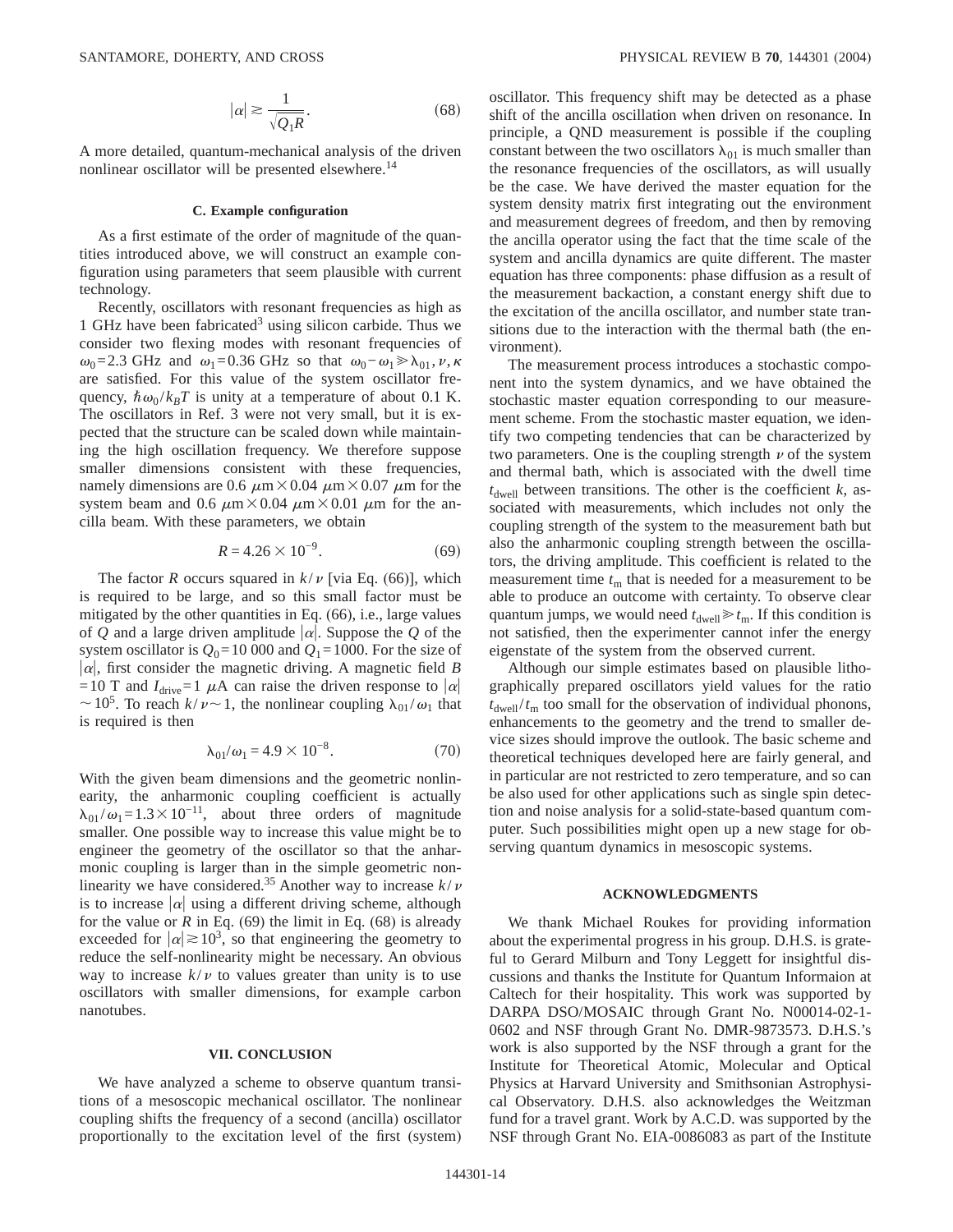for Quantum Information and the Caltech MURI Center for Quantum Networks (DAAD19-00-1-0374).

# **APPENDIX: BATH FIELD OPERATORS**

In this appendix, we describe more fully the time-local measurement bath operators  $B_t$  introduced in Sec. IV A. The description in terms of finely spaced modes of the bath with a smooth density of states leads to the short memory or Markov property of the bath, which can be expressed in terms of the time-local commutation rules for  $B_t$ . In the main text, we introduced the global bath operator as Eq. (26),

$$
B_t = \frac{1}{\sqrt{2\pi \rho_d(\omega_1)} g_d(\omega_1)} \sum_n g_d(\omega_n) b_{d,n} e^{-i(\omega_n - \omega_1)t}.
$$
 (A1)

We first derive the commutation rule Eq. (27). Substituting Eq. (A1) in the commutator gives

$$
[B(t),B^{\dagger}(t')] = \frac{1}{2\pi\rho_d(\omega_1)[g_d(\omega_1)]^2} \sum_{n,n'} g_d(\omega_n)g_d(\omega_{n'})
$$

$$
\times [b_{d,n}, b_{d,n'}^{\dagger}] \times e^{-i(\omega_n - \omega_1)t} e^{-i(\omega_{n'} - \omega_1)t'} \text{ (A2)}
$$

and using  $[b_{d,n}, b_{d,n'}^{\dagger}] = \delta_{n,n'}$  we obtain

$$
[B(t), B^{\dagger}(t')] = \frac{1}{2\pi\rho_d(\omega_1)[g_d(\omega_1)]^2}
$$

$$
\times \sum_n [g_d(\omega_n)]^2 e^{-i(\omega-\omega_1)(t-t')}.
$$
 (A3)

Changing the sum to integral form

$$
\sum_{n} \rightarrow \int_{0}^{\infty} d\omega \rho_{d}(\omega) \tag{A4}
$$

gives

$$
[B(t),B^{\dagger}(t')] = \frac{1}{2\pi\rho_d(\omega_1)[g_d(\omega_1)]^2} \times \int_0^{\infty} d\omega \rho_d(\omega)
$$

$$
\times [g_d(\omega)]^2 e^{-i(\omega-\omega_1)(t-t')}.
$$
(A5)

Since  $\rho_d(\omega)$  and  $g_d(\omega)$  are slowly varying functions around the ancilla oscillation frequency  $\omega = \omega_1$ , we can approximate these as  $\rho_d(\omega) \approx \rho_d(\omega_1)$ ,  $g_d(\omega) \approx g_d(\omega_1)$ , and pull them outside of the integral. Then introducing  $\varepsilon = \omega - \omega_1$  and extending the lower range of the integration over  $\varepsilon$  to  $-\infty$  leads to the desired result

$$
[B(t),B^{\dagger}(t')] = \frac{1}{2\pi} \int_{-\infty}^{\infty} d\epsilon e^{-i\epsilon(t-t')} = \delta(t-t'). \quad (A6)
$$

The interaction Hamiltonian for the ancilla oscillator and the measurement bath is, from Eq. (12),

$$
H_{\text{int}}^{\text{I}} = i\hbar \sum_{n} g_d(\omega_n) \big[ b_{d,n}^{\dagger}(t) a_1(t) - b_{d,n}(t) a_1^{\dagger}(t) \big], \quad \text{(A7)}
$$

where we have moved to the interaction picture with  $a_1(t)$  $=a_1e^{-i\omega_1t}$  and  $b_{d,n}(t)=b_{d,n}e^{-i\omega_nt}$  the ancilla and bath operators in this picture, and  $g_d(\omega_n)$  is the coupling strength. The interaction Hamiltonian can be written in terms of the bath operators  $B_t$  as

$$
H_{\text{int}}^{\text{I}}(t) = i\hbar \sqrt{2\mu} (B_t^{\dagger} a_1 - B_t a_1^{\dagger}), \tag{A8}
$$

where the coefficient  $\mu$  is

$$
\mu \equiv \pi \varrho_d(\omega_1) |g_d(\omega_1)|^2 \tag{A9}
$$

as before, and we have used the fact that the ancilla interacts predominantly with bath modes near frequency  $\omega_1$  and again have assumed a smooth variation of the density of states and coupling constant so that we can make the replacements  $\rho_d(\omega) \approx \rho_d(\omega_1)$  and  $g_d(\omega) \approx g_d(\omega_1)$ .

1Adrian Cho, Science **299**, 36 (2003).

- 2M. L. Roukes, Phys. World **14**, 25 (2001).
- $3X$ . M. H. Huang, C. A. Zorman, M. Mehregany, and M. L. Roukes, Nature (London) **421**, 495 (2003).
- 4V. B. Braginsky and F. Ya. Khalili, *Quantum Measurement* (Cambridge University Press, Cambridge, 1995).
- 5C. M. Caves, K. S. Thorne, R. W. P. Drever, V. D. Sandberg, and M. Zimmermann, Rev. Mod. Phys. **52**, 341 (1980).
- 6D. F. Walls and G. J. Milburn, *Quantum Optics* (Springer-Verlag, Berlin, 1995).
- 7S. Peil and G. Gabrielse, Phys. Rev. Lett. **83**, 1287 (1999).
- 8W. G. Unruh, Phys. Rev. D **18**, 1764 (1978).
- 9A. Barchielli, Phys. Rev. A **34**, 1642 (1986).
- 10A. Barchielli, J. Phys. A **20**, 6341 (1987).
- 11H. Carmichael, *An Open Systems Approach to Quantum Optics* (Springer-Verlag, Berlin, 1993).
- 12H. M. Wiseman, Ph.D. thesis, University of Queensland, St. Lucia (1994).
- 13B. Yurke (personal communication).
- 14D. H. Santamore, H.-S. Goan, G. J. Milburn, and M. L. Roukes, Phys. Rev. A (to be published), quant-ph/0410039.
- 15B. Yurke, D. S. Greywall, A. N. Pargellis, and P. A. Busch, Phys. Rev. A **51**, 4211 (1995).
- 16A. N. Cleland and M. L. Roukes, Appl. Phys. Lett. **69**, 2653 (1996).
- 17A. N. Cleland and M. L. Roukes, Sens. Actuators, A **72**, 256 (1999).
- 18W. H. Louisell, *Quantum Statistical Properties of Radiation*, Wiley Classics Library (Wiley, New York, 1990).
- 19B. Yurke and J. S. Denker, Phys. Rev. A **29**, 1419 (1984).
- 20R. E. S. Polkinghorne and G. J. Milburn, Phys. Rev. A **64**, 042318 (2001).
- 21R. J. Rubin, Phys. Rev. **131**, 964 (1963).
- 22U. Weiss, *Quantum Dissipative Systems, Series in Modern Condensed Matter Physics–Vol. 10* (World Scientific, Singapore, 1999).
- <sup>23</sup> J.-M. Courty, F. Grassia, and S. Reynaud, Europhys. Lett. **46**, 31 (1999).